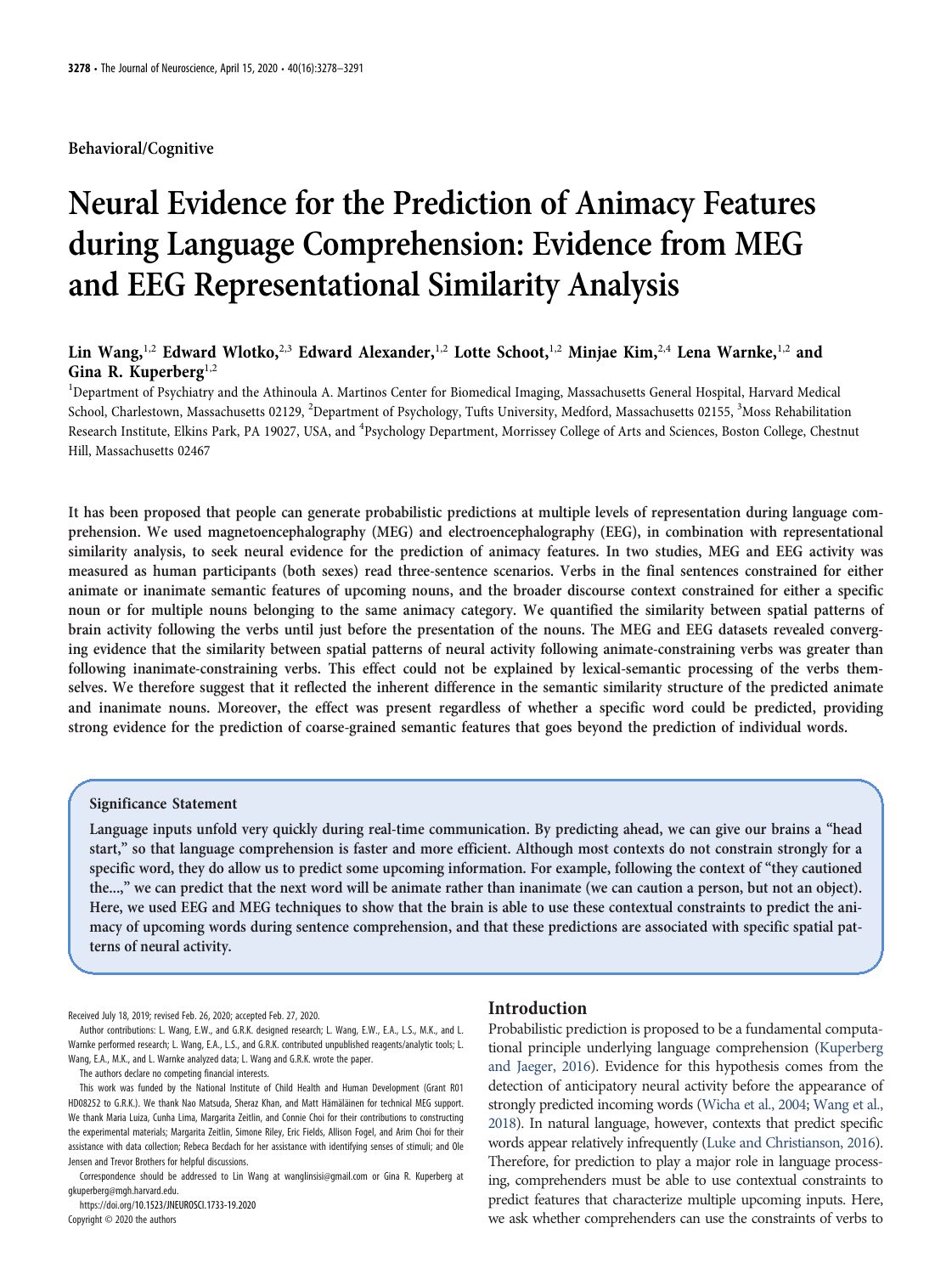predict semantic features associated with the animacy of upcoming nouns during discourse comprehension.

The ability to distinguish between animate and inanimate entities is fundamental to human cognition ([Caramazza and](#page-12-0) [Shelton, 1998;](#page-12-0) [Nairne et al., 2017](#page-13-4)) and to the structure of language [\(Dahl, 2008](#page-12-1)). Verbs can constrain for the animacy of their arguments [\(McCawley, 1968](#page-13-5); [Jackendoff, 1993\)](#page-12-2), and these constraints can lead to anticipatory behavior during online language comprehension ([Altmann and Kamide, 1999\)](#page-12-3). Moreover, a larger event-related potential (ERP) response (the N400) is evoked by nouns that mismatch (vs match) these animacy constraints ([Paczynski and Kuperberg, 2011,](#page-13-6) [2012;](#page-13-7) [Szewczyk and](#page-13-8) [Schriefers, 2011\)](#page-13-8), and neural effects on mismatching inputs can be detected even before the animacy features of upcoming arguments become available [\(Szewczyk and Schriefers, 2013\)](#page-13-9). Here, we sought direct neural evidence for the prediction of animacy features in the absence of any bottom-up input by exploiting the inherent difference in the semantic similarity structure of animate and inanimate nouns.

Animate entities share more co-occurring semantic features, which are more strongly intercorrelated, than inanimate entities [\(McRae et al., 1997;](#page-13-10) [Zannino et al., 2006](#page-13-11)). For example, the animate words "swimmer" and "pilot" share more co-occurring semantic features (e.g.,  $\le$ can move $\ge$ ,  $\le$ can breathe $\ge$ ,  $\le$ sentient $>$ ) than the inanimate words "paper" and "water," which have more distinct features (e.g.,  $\lt$ thin $>$  for "paper," <drinkable> for "water"). Modeling work using both connectionist ([Rogers and McClelland, 2008](#page-13-12)) and Bayesian [\(Kemp and](#page-12-4) [Tenenbaum, 2008\)](#page-12-4) frameworks shows that patterns of covariation among internal representations of concepts can account for the emergence of categorical taxonomic structure. Therefore, these differences in the semantic similarity of animate and inanimate entities can also explain why the overall category,  $\le$ inanimate $>$ , subsumes a larger number of subordinate semantic categories (e.g.,  $\leq$ vegetables $>$ ,  $\leq$ furniture $>$ ,  $\leq$ tools $>$ ) than the overall category,  $\le$ Animate $\ge$  ([Garrard et al., 2001\)](#page-12-5).

In the brain, semantic features are thought to be represented within widely distributed networks [\(Huth et al., 2016;](#page-12-6) [Martin,](#page-13-13) [2016\)](#page-13-13). Thus, differences between animate and inanimate concepts in their internal semantic similarity structures can give rise to differences in similarity among the spatial patterns of neural activity associated with their processing. These differences can explain specific patterns of category-specific deficits in patients with nonfocal neuropathologies [\(Devlin et al., 1998;](#page-12-7) [Tyler and](#page-13-14) [Moss, 2001\)](#page-13-14). They can also be detected using representational similarity analysis (RSA; [Kriegeskorte et al., 2008a](#page-12-8)).

RSA has been used to discriminate between animate and inanimate entities with fMRI [\(Kriegeskorte et al., 2008b\)](#page-13-15) and with magnetoencephalography (MEG)/electroencephalography (EEG; [Cichy et al., 2014](#page-12-9); [Cichy and Pantazis, 2017\)](#page-12-10). MEG/EEG activity, measured at the scalp surface, contains rich spatial information about underlying representationally specific patterns of neural activity, and it has the temporal resolution to track how similarities among these patterns change over time [\(Stokes et al., 2015](#page-13-16)). Here, we used RSA in combination with MEG and EEG to ask whether comprehenders can use the animacy constraints of verbs to predict the semantic features associated with the animacy of upcoming nouns. If this is the case, the similarity in spatial patterns should be greater following animate-constraining than inanimateconstraining verbs, reflecting the greater intercorrelation among predicted animate than predicted inanimate semantic features of the upcoming noun. Moreover, if these animacy predictions are generated regardless of being able to predict specific words, this

effect should be equally large following low discourse constraint and high discourse constraint contexts.

# Materials and Methods

#### Overall structure of experiments and analysis approach

We conducted two studies using the same experimental design and overlapping sets of stimuli. In the first study, we collected MEG and EEG data simultaneously in 32 participants. In the second study, we collected EEG data in 40 different participants. We analyzed the MEG data and the EEG data separately. For the EEG analysis, we used the EEG data from participants in both the first and second studies to maximize statistical power ( $n = 72$ ).

In this Materials and Methods section, we first introduce the experimental design and stimuli, which were used in both the first MEG-EEG study and the second EEG-only study. Second, we describe the participants and overall procedures in each of the two studies. Third, we report MEG data acquisition and preprocessing (for the first MEG-EEG study) and EEG data acquisition and preprocessing (for both the first MEG-EEG study and the second EEG-only study). Fourth, we describe the spatial similarity analysis, which was the same for the MEG and the EEG datasets. We also describe an analysis of the evoked responses produced by the verb—event-related fields (ERFs) for the MEG data and ERPs for the EEG data—which was conducted to constrain our interpretation of the spatial similarity findings.

#### Experimental design and stimuli

#### Experimental design

In both the MEG-EEG study and the EEG-only study, stimuli were three-sentence scenarios [\(Table 1](#page-2-0)). The first two sentences introduced a discourse context, and the final sentence began with an adjunct phrase of one to four words, followed by a pronominal subject that referred back to a protagonist introduced in the first two sentences, followed by a verb. Following the verb, there was a determiner, a direct object noun, and then three additional words to complete the sentence. The verb in the third sentence, which we refer to as the critical verb, varied in whether it constrained for an animate direct object noun (animate-constraining: 50%, e.g., "cautioned the...") or an inanimate direct object noun (inanimate-constraining: 50%, e.g., "unfolded the..."). In addition, the lexical constraint of full discourse context (the combination of the first two sentences and the first few words of the third sentence, including the verb and the determiner) varied such that it predicted a single word (high discourse constraint: 50%, e.g., "The lifeguards received a report of sharks right near the beach. Their immediate concern was to prevent any incidents in the sea. Hence, they cautioned the...") or no specific single word (low discourse constraint, e.g., "Eric and Grant received the news late in the day. They mulled over the information, and decided it was better to act sooner rather than later. Hence, they cautioned the..."). This crossing of verb animacy constraint (animate constraining, inanimate constraining) and discourse constraint (high discourse constraint, low discourse constraint) gave rise to the four conditions relevant to the present study.

Following the verb, the direct object noun either confirmed (e.g., "trainees") or violated (e.g., "drawers") the verb's animacy constraint, rendering the scenarios either plausible or anomalous. In this manuscript, however, our focus was on the neural activity associated with the prediction of the upcoming noun, and so we report activity following the onset of the verb until just before the onset of the direct object noun. A full analysis of activity produced by the following nouns in both the MEG and EEG datasets (spatial similarity patterns as well as evoked responses), together with a detailed discussion of the relationships between these measures, will be reported in a separate paper (Wang and Kuperberg, unpublished observations).

#### Construction of scenarios

To construct these scenarios, we began with a large set of preferentially transitive verbs. We established their animacy constraints as well as their lexical constraints in minimal contexts by carrying out an offline cloze norming study, described below. Then, on the basis of these norms, we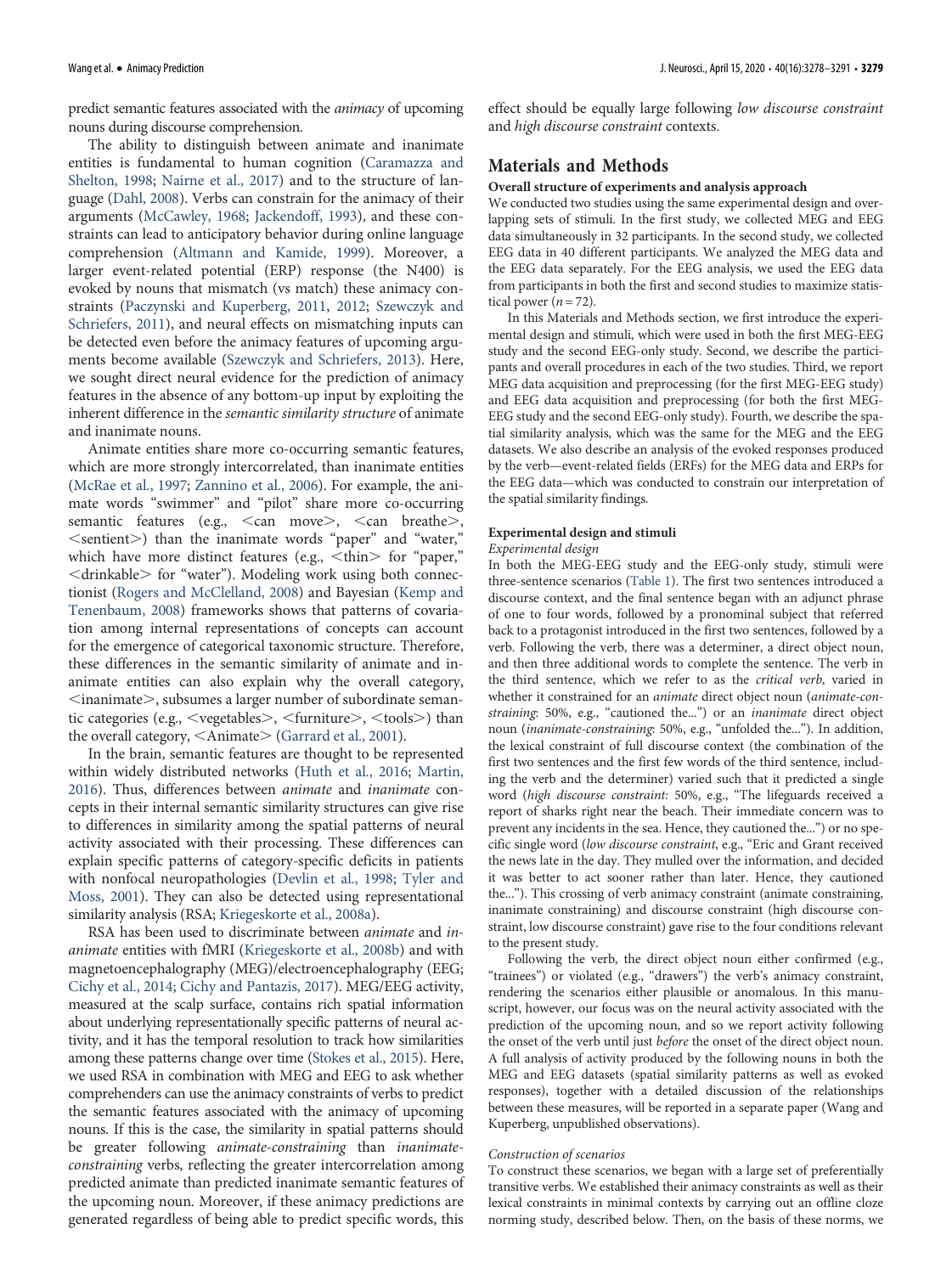Lexical constraint of

<span id="page-2-0"></span>

| Verb animacy constraint | Discourse constraint      | Example                                                                                                                                                                                             | Lexical constraint of<br>discourse context<br>$(%)^a$ |
|-------------------------|---------------------------|-----------------------------------------------------------------------------------------------------------------------------------------------------------------------------------------------------|-------------------------------------------------------|
| Animate-constraining    | High discourse constraint | The lifequards received a report of sharks right near the<br>beach. Their immediate concern was to prevent any inci-<br>dents in the sea. Hence, they cautioned the                                 | 65(15)                                                |
|                         | Low discourse constraint  | Eric and Grant received the news late in the day. They mulled<br>over the information, and decided it was better to act<br>sooner rather than later. Hence, they cautioned the                      | 19 (11)                                               |
| Inanimate-constraining  | High discourse constraint | Judith was working on the origami project for her office<br>fundraiser. She was starting to get frustrated because it<br>was her third attempt at making a crane. Nevertheless,<br>she unfolded the | 71 (14)                                               |
|                         | Low discourse constraint  | Judith was nearing the end of her rope. She didn't think she<br>could keep going. Nevertheless, she unfolded the                                                                                    | 24 (13)                                               |

Discourse scenarios were created around animate-constraining and inanimate-constraining verbs ("cautioned" and "unfolded"; underlined here but not in the experiment itself). The sentences continued with object nouns plus three additional words, as indicated by the three dots.

<sup>a</sup> The lexical constraint of the discourse context was operationalized as the percentage of participants who produced the best completion in a cloze study (see main text). Mean values are shown with standard deviations in parentheses.

selected a subset of animate-constraining and inanimate-constraining verbs, which in these minimal contexts did not constrain strongly for a specific upcoming noun. For each verb, we then wrote discourse scenarios, and for each scenario, we quantified the constraints of the entire discourse context (the first two sentences plus the third sentence until after the determiner) with a second cloze norming study, described below.

#### Cloze norming studies

In both cloze norming studies, participants were recruited through Amazon Mechanical Turk. They were asked to complete each context with the first word that came to mind [\(Taylor, 1953\)](#page-13-17) and, in an extension of the standard cloze procedure, to then provide two additional words that could complete the sentence [\(Schwanenflugel and LaCount,](#page-13-18) [1988](#page-13-18); [Federmeier et al., 2007](#page-12-11)). Responses were excluded in any participants who indicated that the first language they learned was anything other than English, or if they reported any psychiatric or neurologic disorders. Responses were also excluded in any participants who failed to follow instructions ("catch" questions were used as periodic attention checks).

Cloze norming study 1: To select a set of verbs based on their animacy and lexical constraints in minimal contexts. We began with a set of 617 transitively biased verbs, compiled from various sources including [Levin](#page-13-19) [\(1993\)](#page-13-19) and materials from previous studies conducted in our laboratory ([Paczynski and Kuperberg, 2011](#page-13-6), [2012](#page-13-7)). Verbs with log hyperspace analogue to language frequency [\(Lund and Burgess, 1996\)](#page-13-20) of 2 SDs below the mean (based on English Lexicon Project database: [Balota et al., 2007](#page-12-12)) were excluded. For each verb, we constructed a simple active, past-tense sentence stem that consisted of only a proper name, the verb, and a determiner (e.g., "Harry cautioned the..."). These sentences were divided into six lists to decrease the time demands on any individual participant during cloze norming. Between 89 and 106 participants (depending on list) who met inclusionary criteria provided completions for each verb.

For each verb, we identified the best completion of the sentence context (i.e., the most common first noun produced across all participants), and based on the animacy of these nouns, we categorized the verb as either animate-constraining or inanimate-constraining. We also tallied the number of participants who produced this best completion to calculate the lexical constraint of the verbs for specific upcoming nouns in these minimal contexts. To generate the final set of discourse stimuli, we selected 175 verbs (88 animate-constraining and 87 inanimate-constraining), all with lexical constraints of lower than 24%.

Cloze norming study 2: To establish the constraint of the entire discourse contexts for upcoming nouns. For each of the animate-constraining and inanimate-constraining verbs, we wrote two types of twosentence contexts. These contexts, in combination with the first few words of the third sentence, the verb, and the determiner, aimed to constrain for either a single upcoming word (high discourse constraint) or multiple possible upcoming words (low discourse constraint). We then conducted a second cloze norming study of these discourse contexts to quantify their discourse constraints. The high discourse constraint and low discourse constraint contexts were pseudorandomly divided into two lists such that each list contained only one of the two types of discourse contexts associated with each verb. The two lists were then divided into thirds to decrease time demands on any individual participant during cloze norming. Between 51 and 69 participants who met inclusionary criteria provided completions for each scenario.

We found that, following both the animate-constraining and the inanimate-constraining verbs, over 99% of the completions produced were nouns. Similar to the first cloze norming study, the lexical constraint of each discourse context was calculated by tallying the number of participants who produced the most common completion in each discourse context. The mean lexical constraint of the high discourse constraint contexts was 67.80% (SD: 15.00%), and the mean lexical constraint of the low discourse constraint context was 21.56% (SD: 12.00%), and this differed significantly between the two conditions,  $(t<sub>(698)</sub> = 45.01,$  $p < 0.001$ ).

#### Distribution of stimuli into lists

The stimuli were then divided into lists, with each list containing (approximately) 50% animate-constraining verbs and 50% inanimateconstraining verbs, distributed evenly across the high discourse constraint and the low discourse constraint contexts. The lists were constructed so that the same verb was not combined with the same discourse context more than once, but across lists, all critical verbs were combined with both high discourse constraint and low discourse constraint contexts. Although the present study focuses on activity before the onset of the direct object noun, we constructed scenarios so that the subsequent direct object noun either confirmed the animacy constraints of the verb (and so the scenario was plausible) or violated the animacy constraints of the verb (and so the scenario was anomalous). The lists were constructed so that each participant viewed 50% plausible scenarios (one-quarter of these plausible scenarios contained lexically predictable nouns following high discourse constraint contexts) and 50% anomalous scenarios. Thus, a scenario was just as likely to be plausible following a high discourse constraint context as following a low discourse constraint context.

In the first MEG-EEG study, the stimuli constituted 700 scenarios, which were divided into four lists, with each list containing 200 scenarios. Within each list, 101 scenarios contained animate-constraining verbs and 99 scenarios contained inanimate-constraining verbs. Because there were 175 unique verbs in total (88 animate-constraining and 87 inanimate-constraining), this meant that a small number of verbs in the third sentence were repeated: 13 of 101 animate-constraining verbs and 12 of 99 inanimate-constraining verbs.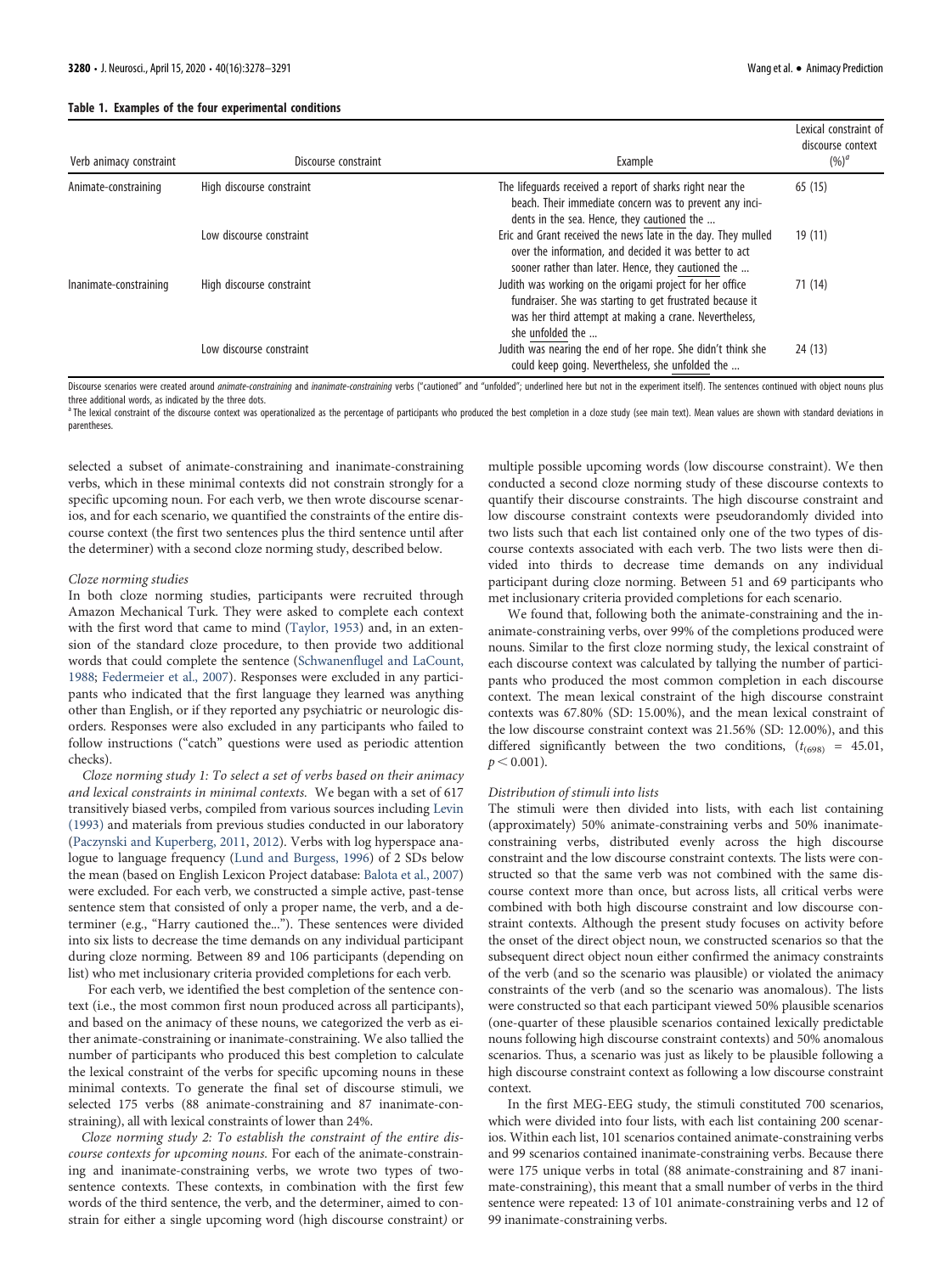In the second EEG-only study, we included a subset of 600 scenarios, which were divided into five lists. Each list contained 160 scenarios, with no verb being repeated in any of the lists (80 unique animate-constraining and 80 unique inanimate-constraining verbs). A detailed description of the precise counterbalancing scheme can be found in the work by [Kuperberg et al. \(2020\).](#page-13-21)

Quantification of the semantic and lexical similarity structures of the verbs Semantic similarity structure of the animate-constraining and the inanimate-constraining verbs. To be able to infer that any difference in the similarity of the spatial pattern of neural activity following the animateconstraining and inanimate-constraining verbs was due to the prediction of animacy features associated with the upcoming nouns for which they constrained, it was important to verify that the two groups of verbs did not differ markedly in other aspects of their internal semantic similarity structure. In particular, it was important to verify that the animateconstraining verbs were not more similar to each other than the inanimate-constraining verbs. Of course, some aspects of verb meaning are inherently tied to the meaning of the arguments for which they constrain ([McCawley, 1968;](#page-13-5) [Jackendoff, 1993](#page-12-2)), and the goal of the present study was to ask whether these types of constraints were used to predict upcoming animacy features as the sentences unfolded in real time. However, many other aspects of a verb's meaning are not directly linked to the meaning of their arguments, and it was important to check that these other features of the verbs did not covary with their animacy constraints. For example, the two animate-constraining verbs "cautioned" and "alarmed" are more similar to each other than the two inanimateconstraining verbs "folded" and "distributed," not only because they both constrain for upcoming animate features, but also because both their meanings are specific instances of the broad meaning of "warn".

To quantify these other components of verb meaning, we used WordNet, an English lexical database that groups words together based on their semantic relations ([Miller et al., 1990\)](#page-13-22) and that has been integrated in the Natural Language Toolkit ([Loper and Bird, 2002](#page-13-23)). In WordNet, verbs are organized into hierarchies based on their semantic relations [\(Fellbaum,](#page-12-13) [1990](#page-12-13)), such as specificity in manner (e.g., walking–strolling), entailments (e.g., snoring–sleeping), causation (e.g., drop–break), and antonymy (e.g., coming–going). By examining the hierarchical structure of this network, the semantic similarity between different verbs can be quantified.

When examining the WordNet hierarchy for a given word, it is important to first consider its precise meaning in context—its so-called sense. For instance, the verb "caution" has at least two senses, including (a) "warn strongly; put on guard," denoted in WordNet as Synset('caution.v.01'), and (b) "the trait of being cautious; being attentive to possible danger," denoted as Synset('caution.n.01'). Therefore, for each of our critical verbs, a native English speaker manually identified its sense within each discourse context. For example, the sense of the verb "cautioned" within the example scenario shown in [Table 1](#page-2-0) ("The lifeguards received a report of sharks right near the beach. Their immediate concern was to prevent any incidents in the sea. Hence, they cautioned ...") was classified as Synset('caution.v.01'). In total, across the entire stimulus set, we identified 250 unique verb senses (113 animate-constraining, 137 inanimate-constraining).

We then calculated semantic similarity values between all possible pairs of verb senses within the sets of animate-constraining and inanimate-constraining verbs. As a measure of semantic similarity, we used a path-based approach described by [Wu and Palmer \(1994\)](#page-13-24), which is known to correlate with human ratings of semantic similarity ([Slimani,](#page-13-25) [2013](#page-13-25)). Wu and Palmer similarity values range between 0 and 1, with values approaching 0 indicating low similarity, and a value of 1 indicating identical concepts. We stored these pairwise Wu–Palmer semantic similarity values in a 250 by 250 symmetric semantic similarity matrix, with rows and columns indexing the individual verbs' senses ([Fig. 1](#page-4-0)A). Examination of this matrix did not reveal any clear difference in the internal semantic similarity structure between the animate-constraining verbs (top left: semantic similarity values for verb senses; 1–113:  $113*112/2 = 6328$  pairs) and the inanimate-constraining verbs (bottom right: semantic similarity values for verb senses; 114–250: 137\*136/  $2 = 9316$  pairs).

To test this statistically, we conducted a permutation-based statistical test on these pairwise similarity values, after excluding values of 1 s along the diagonal line. We extracted the Wu and Palmer semantic similarity values for each possible pair of animate-constraining verbs (113\*112/  $2 = 6328$  values) and took the mean value, and we did the same for each possible pair of inanimate-constraining verbs (137\*136/2 = 9316 values). We then took the difference in these means as our test statistic. After that, we randomly reassigned the similarity values across the two groups of verbs and recalculated the mean difference between the two groups. We took the mean difference value for each randomization (1000 times) to build a null distribution. If the observed test statistic fell within the highest or lowest 2.5% of this distribution, it was considered to be significant. This test showed that the semantic similarity among the animate-constraining verbs (mean  $\pm$  SD = 0.24  $\pm$  0.09) was very slightly lower than that among the inanimate-constraining verbs (mean  $\pm$  SD = 0.26  $\pm$  0.08; p = 0.04).

Lexical similarity structure of the animate-constraining and the inanimate-constraining verbs. We also verified that the two groups of verbs did not differ in various aspects of their internal lexical similarity structures. To do this, we extracted the following lexical properties of each verb: length (i.e., number of letters), orthographic Levenshtein distance (OLD20; [Balota et al., 2007\)](#page-12-12), and log frequency (based on the SUBTLEX database; [Brysbaert and New, 2009](#page-12-14)). For each of these lexical variables, we calculated the absolute difference for each possible pair of animate-constraining (88\*87/2 = 3828 values) and inanimate-constraining verbs  $(87*86/2 = 3741$  values). As described earlier, we then calculated the mean value in each group and took the difference in these means as our test statistic, and tested for differences in the lexical similarity structure between the two groups of verbs using a permutation test (1000 permutations). This test showed that the internal similarity structures, based on length, orthographic neighborhood, and the frequency, were matched between the animate-constraining and inanimate-constraining verbs ( $p > 0.07$  for all).

#### Quantification of the semantic and lexical similarity structures of the predicted nouns

Semantic similarity structure of animate and inanimate nouns constrained for by the verbs. Our main hypothesis rested on the assumption that the predicted animate nouns would be more semantically similar to each other than the predicted inanimate nouns. Obviously, we had no way of knowing precisely what nouns each participant would predict during the experiment itself, particularly in the low-constraint discourse contexts. Therefore, as proxy for these semantic predictions, we took 350 (50%) of the animate and inanimate direct object nouns that participants actually viewed—those that confirmed the animacy constraints of the verbs, rendering the scenarios plausible—and quantified their semantic similarity structures. We again used WordNet in which the meaning relationships of nouns, such as super-subordinate relations (e.g., furniture–chair) and part-whole relations (e.g., chair–backrest), are organized in a hierarchical network [\(Miller, 1990\)](#page-13-26). We again quantified their semantic similarity using Wu–Palmer semantic similarity values ([Wu and Palmer, 1994\)](#page-13-24).

Just as described earlier for the verbs, we first manually identified the sense of each noun within its preceding context for all 350 plausible scenarios (175 animate nouns, 175 inanimate nouns), resulting in 244 unique senses for the nouns (116 animate nouns, 128 inanimate nouns). We stored the Wu–Palmer semantic similarity values ([Wu and Palmer,](#page-13-24) [1994](#page-13-24)) for all possible pairs of the nouns' senses in a 244 by 244 matrix ([Fig. 1](#page-4-0)B). The similarity values shown at the top left of the matrix represent the pairwise Wu–Palmer semantic similarity values for all pairs of animate nouns (nouns  $1-116: 116*115/2 = 6670$  pairs), and the similarity values shown at the bottom right of the matrix represent the pairwise semantic similarity values for all pairs of inanimate nouns (nouns 117– 244: 128\*127/2 = 8128 pairs). This matrix suggests that the pairwise Wu– Palmer semantic similarity values for the animate nouns were indeed larger than those for the inanimate nouns. A permutation-based statistical test (1000 permutations, conducted as described earlier) confirmed this observation (animate nouns: mean  $\pm$  SD = 0.49  $\pm$  0.20; inanimate nouns: mean  $\pm$  SD = 0.29  $\pm$  0.19;  $p = 0.001$ ).

Lexical similarity structure of the animate and inanimate nouns constrained for by their preceding verbs. Finally, it was important to check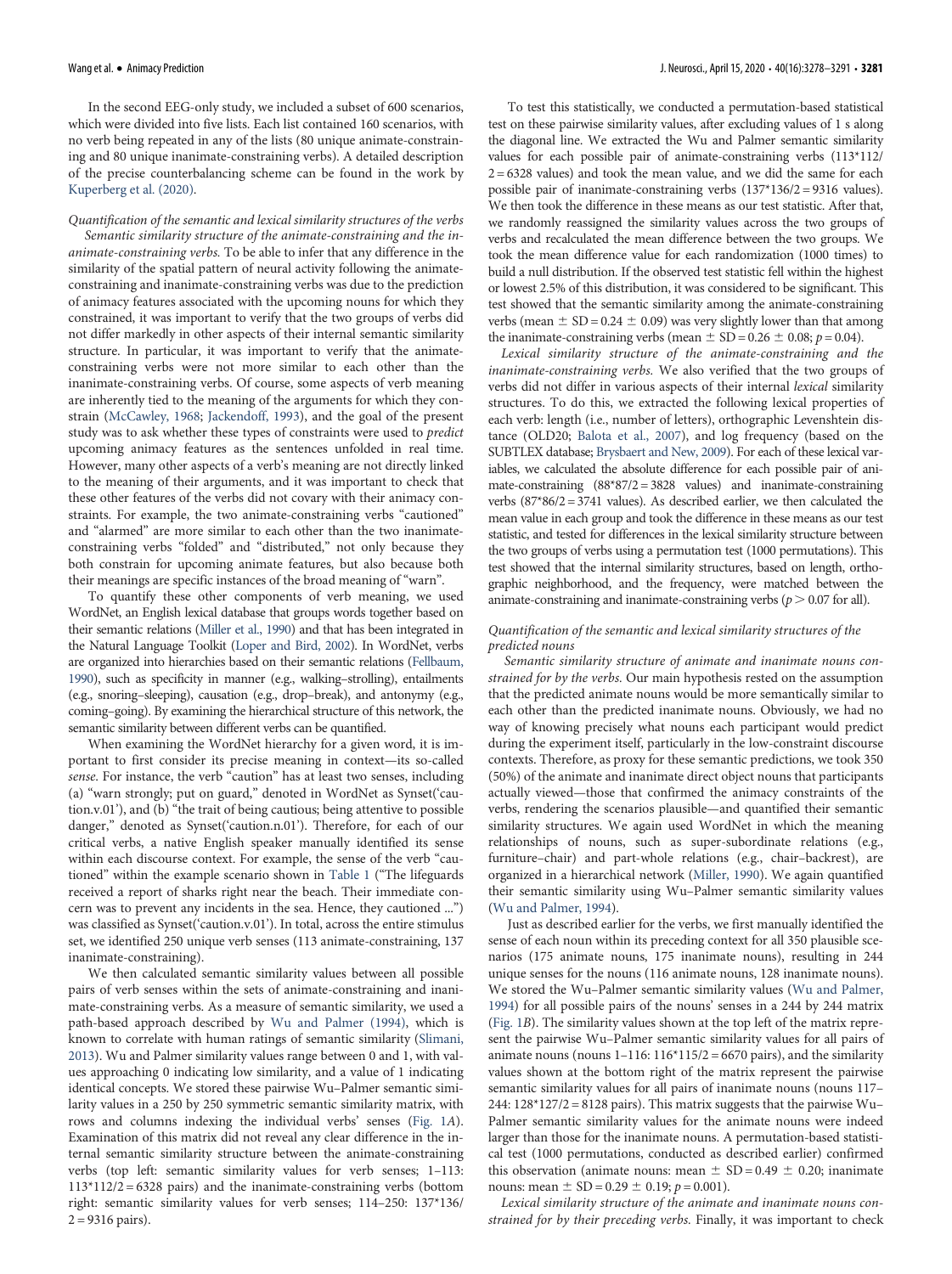that any differences in similarity between the neural patterns of activity produced by predicted animate and inanimate nouns were not driven by differences in the similarity of their lexical features rather than of their semantic features. Again, we had no way of knowing precisely what nouns each participant would predict during the experiment itself. However, we knew that 100 scenarios had high discourse constraints and were followed by predicted nouns. Therefore, as a proxy for any lexical-level predictions, we extracted the lexical properties of the predicted nouns that followed these high discourse constraint contexts (the most commonly produced nouns in the second cloze norming study described earlier): length (number of letters), OLD20 [\(Balota](#page-12-12) [et al., 2007\)](#page-12-12), and log frequency ([Brysbaert and New, 2009\)](#page-12-14). For each of these variables, we again calculated the absolute difference values between each possible pair of predicted animate nouns (50\*49/  $2 = 1225$  values) and predicted inanimate nouns (50\*49/2 = 1225 values). Then, we calculated the mean value in each group and took the difference as our test statistic, and tested for any difference in the lexical similarity structure between the two groups of nouns using the permutation test described earlier (1000 permutations). This test

**A** Semantic similarity of verbs



<span id="page-4-0"></span>Figure 1. A, B, Pairwise Wu and Palmer similarity values for the senses of animate-constraining and inanimate-constraining verbs (A) and nouns that confirmed these animacy constraints  $(B)$ . The range of these Wu and Palmer similarity values is between 0 and 1, with values approaching 0 indicating low similarity, and a value of 1 indicating identical concepts. A, Pairwise Wu–Palmer semantic similarity values of the verbs are shown in a 250 by 250 symmetric semantic similarity matrix, with rows and columns indexing the individual verbs' senses (animate-constraining verbs: from 1 to 113; inanimate-constraining verbs: from 114 to 250). The pairwise Wu–Palmer semantic similarity values of the animate-constraining verbs (values at the top left of the matrix) were smaller than those of the inanimate-constraining verbs (values at the bottom right of the matrix;  $p = 0.04$ , 1000 permutations). B, Pairwise Wu–Palmer semantic similarity values of the nouns are shown in a 244 by 244 symmetric semantic similarity matrix, with rows and columns indexing the individual nouns' senses (animate nouns: from 1 to 116; inanimate nouns: from 117 to 244). The pairwise Wu–Palmer semantic similarity values of the animate nouns (values at the top left of the matrix) were larger than those of the inanimate nouns (values at the bottom right of the matrix;  $p = 0.001$ , 1000 permutations).

revealed no statistically significant differences for word length, frequency, or orthographic neighborhood ( $p > 0.15$  for all).

#### Participants

The first MEG-EEG dataset was acquired at Massachusetts General Hospital. Written consent was obtained from all participants following the guidelines of the Massachusetts General Hospital Institutional Review Board. Thirty-three participants initially participated, but we subsequently excluded the data of one participant because of technical problems. This left a final dataset of 32 participants (16 females, mean age 23.4 years, range 18–35 years).

The second EEG-only dataset was acquired at Tufts University. Participants gave informed consent following procedures approved by the Tufts University Social, Behav-ioral, and Educational Research Institutional Review Board. Data were collected from 40 participants (19 females, mean age 21.5 years, range 18–32 years).

In both experiments, all participants were right-handed as assess-ed using the modified Edinburgh Handedness Inventory [\(Oldfield, 1971](#page-13-27); [White and Ashton, 1976](#page-13-28)). All had normal or corrected-to-normal vision and were native speakers of English with no additional language exposure before the age of 5. Participants were not taking psychoactive medication and were screened to exclude the presence of psychiatric and neurologic disorders.

## Overall procedure

In both studies, stimuli were presented using PsychoPy 1.83 software ([Peirce, 2007;](#page-13-29) University of Nottingham) and projected onto a screen in white Arial font on a black background, with a size that was one-tenth of the screen height. The first two sentences were each presented as a whole [each for 3900 ms, 100 ms interstimulus interval (ISI)] followed by an

intratrial fixation (white " $++++$ "), which was presented for 550 ms, followed by a 100 ms ISI. The third sentence, which contained the animate-constraining or inanimate-constraining verb, was presented word by word (each word for 450 ms, 100 ms ISI). The final word of the third sentence was followed by a pink "?" (1400 ms, 100 ms ISI). This cued participants to press one of two buttons with their left hand to indicate whether each discourse scenario "made sense" or not (response fingers were counterbalanced across participants). In addition, after a proportion of trials (24/200 in the MEG-EEG study; 32/160 in the EEG-only study; semirandomly distributed across runs), a comprehension question, referring to the immediately previous scenario, appeared on the screen (1900 ms, 100 ms ISI). Participants were asked to respond yes or no based on the scenario they just read. This encouraged them to attend to and comprehend the scenarios as a whole, rather than focusing only on the third sentence. Following each trial, a blank screen was presented with a variable duration that ranged from 100 to 500 ms. This was then followed by a green fixation  $(++++)$  for a duration of 900 ms, followed by an ISI of 100 ms. Participants were encouraged to blink during the green fixation period.

In both studies, stimuli were presented over several runs (in the MEG-EEG study, 200 scenarios presented over eight runs, each with 25 scenarios; in the EEG-only study, 160 scenarios presented over four runs, each with 40 scenarios). Runs were presented in random order for each participant. Before the onset of each study, a practice session was conducted to familiarize participants with the stimulus presentation and the judgment tasks.

#### MEG data acquisition

In the first MEG-EEG study, MEG data were acquired together with EEG data (the EEG setup is described later). Participants sat inside a magnetically shielded room (IMEDCO AG), and MEG data were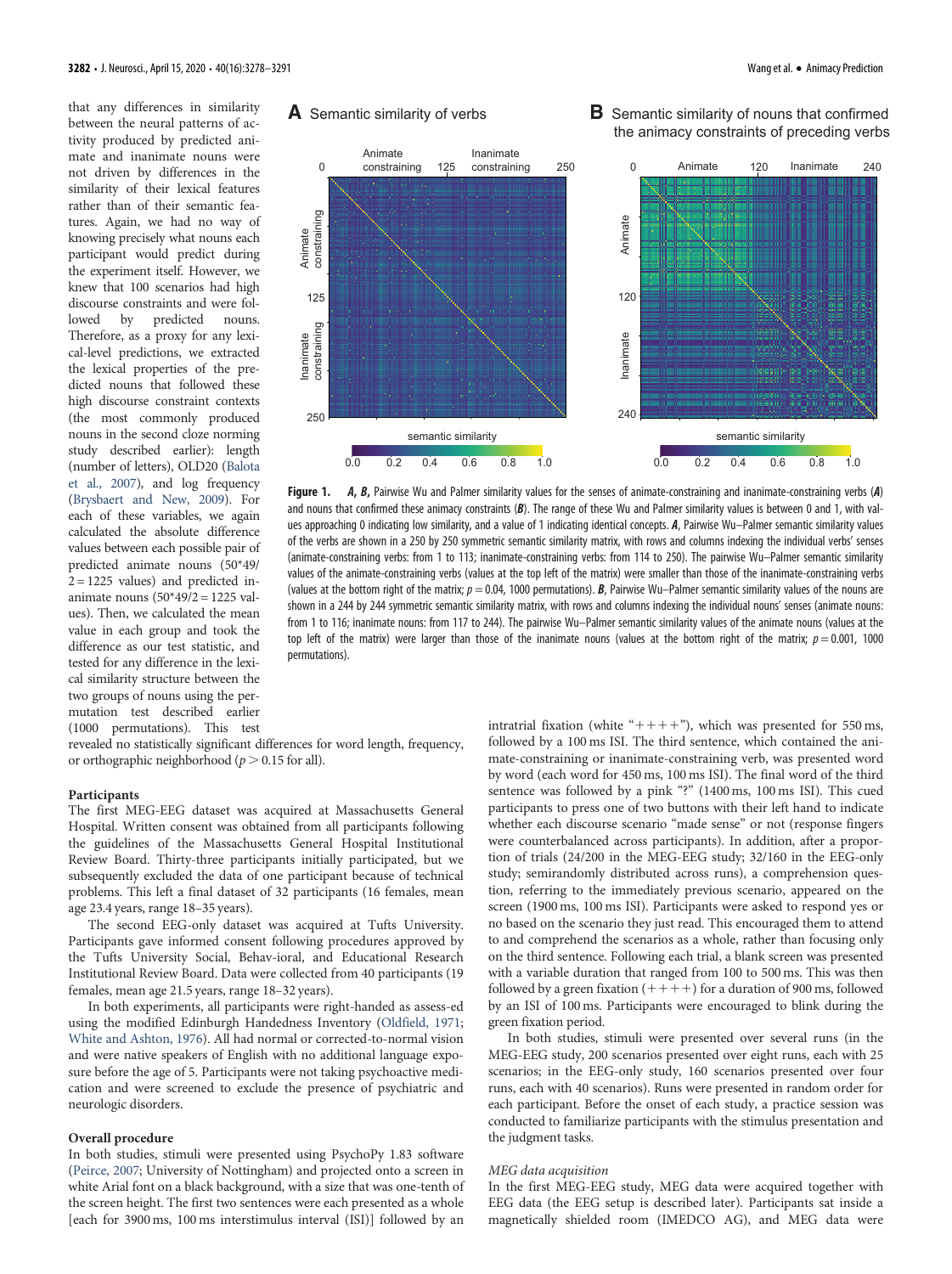acquired with a Neuromag VectorView system (Elekta-Neuromag Oy) with 306 sensors (102 triplets, each comprising two orthogonal planar gradiometers and one magnetometer). Signals were digitized at 1000 Hz, with an online bandpass filter of 0.03–300 Hz. To monitor for blinks and eye movements, electrooculography (EOG) data were collected with bipolar recordings: vertical EOG electrodes were placed above and below the left eye, and horizontal EOG electrodes were placed on the outer canthus of each eye. To monitor for cardiac artifact, electrocardiogram (ECG) data were collected, also with bipolar recordings: ECG electrodes were placed a few centimeters under the left and right collarbones. At both EOG and ECG sites, impedances were kept at  $\langle 30 \text{ k}\Omega$ . To record the head position relative to the MEG sensor array, the locations of three fiduciary points (nasion and two auricular), four head position indicator coils, all EEG electrodes, and at least 100 additional points were digitized using a 3Space Fastrak digitizer (Polhemus), integrated with the VectorView system. Before each run, we used the four head position indicator coils to monitor the position and orientation of the head with respect to the MEG sensor array.

#### MEG data preprocessing

MEG data were preprocessed using version 2.7.4 of the Minimum Norms Estimates software package in Python [\(Gramfort et al., 2014;](#page-12-15) Martinos Center for Biomedical Imaging). For each participant, in each run, MEG sensors with excessive noise were visually identified and removed from further analysis. This resulted in the removal of seven (on average) of the 306 MEG sensors. Eye movement and blink artifacts were automatically removed using the algorithms recommended by [Gramfort et al. \(2013\)](#page-12-16). Signal-space projection correction [\(Uusitalo and Ilmoniemi, 1997](#page-13-30)) was used to correct for ECG artifact. Then, after applying a bandpass filter at 0.1–30 Hz, we segmented data into  $-100$  to 2100 ms epochs (relative to verb onset). Epochs in which the range of amplitudes exceeded prespecified cutoff thresholds (4e-10 T/m for gradiometers and 4e-12 T for magnetometers) were removed. The data of bad MEG sensors were interpolated using spherical spline interpolation ([Perrin et al., 1989](#page-13-31)). Our epoch of interest for analysis was from  $-100$  to 1100 ms, relative to verb onset. On average, 85 artifact-free trials remained following the animateconstraining verbs and 83 trials remained following the inanimate-constraining verbs, with no statistically significant difference between the two groups  $(F_{(1,31)} = 3.94, p = 0.06, \eta^2 = 0.11).$ 

#### EEG data acquisition

The first EEG dataset was acquired simultaneously with the MEG data using a 70-electrode MEG-compatible scalp electrode system (Brain Products). The EEG signals were digitized at 1000 Hz, with an online bandpass filter of 0.03–300 Hz. The second EEG dataset was recorded using a ActiveTwo acquisition system (BioSemi) from 32 active electrodes in a modified 10/20 system montage. Signals were digitized at 512 Hz, with a bandpass of DC 104 Hz, and EEG electrodes were referenced offline to the average of the left and right mastoid electrodes. Impedances were kept at <30 k $\Omega$  at all scalp sites for both studies.

#### EEG data preprocessing

Both EEG datasets were preprocessed using the FieldTrip software package, an open-source MATLAB toolbox ([Oostenveld et al., 2011\)](#page-13-32). For spatial similarity analysis, we planned to combine all participants in the two EEG datasets to maximize power. Therefore, given that the two datasets were acquired with different online filtering settings (0.03– 300 Hz vs DC 104 Hz), we applied an offline low-pass filter of 30 Hz to the first EEG dataset, and an offline bandpass filter of 0.1–30 Hz to the second EEG dataset. In addition, because the two datasets were acquired with different sampling rates (1000 vs 512 Hz), we down sampled both datasets to 500 Hz.

Each individual's EEG data were segmented into epochs. We identified and removed, on average, seven bad EEG electrodes of the 70 electrodes in the first EEG dataset, whereas no bad electrodes were identified or removed in the second EEG dataset. We applied an independent component analysis [\(Bell and Sejnowski, 1997;](#page-12-17) [Jung et al., 2000\)](#page-12-18) and removed components associated with eye movement from the EEG signal. We then inspected the data visually and removed any remaining artifacts. The data



Time series of the averaged spatial similarity R-values



<span id="page-5-0"></span>Figure 2. A schematic illustration of the spatial representational similarity analysis in the present study. First, for each participant, for each trial, and at each time point (t), a vector of data was extracted across all MEG/EEG sites to represent the spatial pattern of neural activity produced at that time point. Second, at each time point  $(t)$ , the similarity between the spatial pattern of neural activity produced by all possible pairs of trials of condition A (e.g., between A-S1 and A-S2, between A-S1 and A-Sn within the left side of the box) and all possible pairs of trials of condition B (e.g., between B-S1 and B-S2, between B-S1 and B-Sn within the right side of the box) was quantified by calculating Pearson's  $r$  values between the spatial vectors. These pairwise correlation  $R$  values were used to construct spatial similarity matrices at each time point, corresponding to the spatial similarity patterns of neural activity produced in condition A (the left matrix) and condition B (the right matrix). Third, the  $N^*(N-1)/2$  off-diagonal elements of these matrices were averaged to compute an averaged R value at each time point that corresponded to the average spatial similarity pattern produced by each of the two conditions. These average values at each consecutive time point yielded two time series of spatial similarity R values in each participant, reflecting the temporal dynamics of the spatial similarity of brain activity produced in conditions A (red solid line) and condition B (blue dotted line).

of the seven bad EEG electrodes in the first dataset were then interpolated using spherical spline interpolation [\(Perrin et al., 1989](#page-13-31)).

On average, slightly more artifact-free trials remained following the animate-constraining (81 trials on average) than the inanimate-constraining verbs (79 trials on average;  $F_{(1,71)} = 9.12$ ,  $p = 0.004$ ,  $\eta^2 = 0.114$ ).

#### Spatial similarity analysis of both MEG and EEG data

We used the same method of performing the spatial similarity analysis for the MEG and the EEG data, using MATLAB 2014b (MathWorks)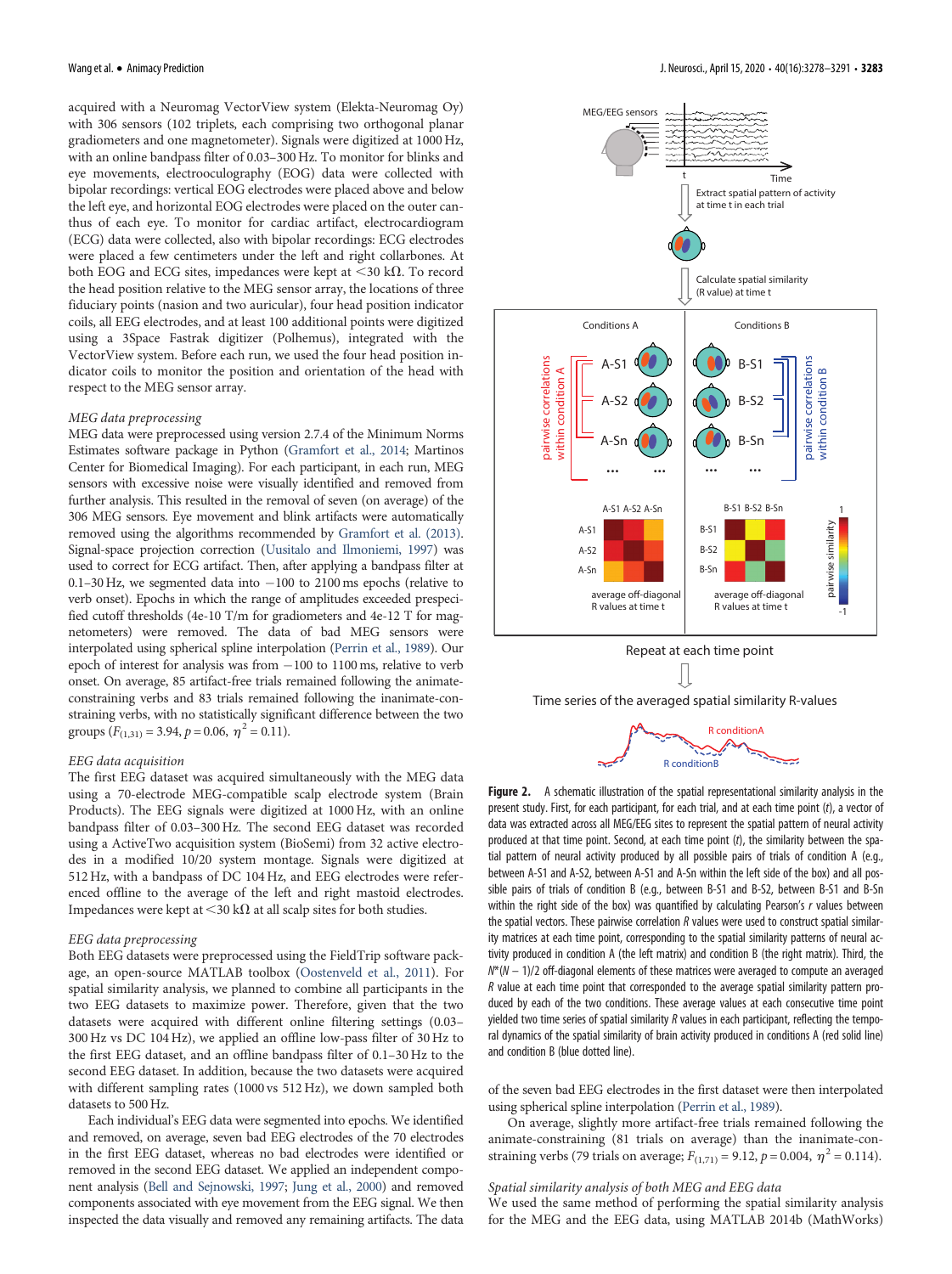with custom-written scripts. A schematic illustration of our spatial similarity stream is shown in [Figure 2](#page-5-0). Note that this approach is somewhat different from classic RSA streams, which ask the question of whether dissimilarities among items along a particular dimension (in the present study, animacy) can be used to discriminate dissimilarity patterns of neural activity based on that dimension ([Kriegeskorte et al., 2008a\)](#page-12-8). For this study, we were not only interested in whether and when it was possible to discriminate between predicted animate and inanimate nouns based on neural activity; we were also interested in whether the similarity among patterns of brain activity associated with predicted animate nouns was greater than the similarity among patterns of activity associated with predicted inanimate nouns. We therefore computed average spatial similarity values at each time point following the animate-constraining and the inanimate-constraining verbs separately in each individual participant. Specifically, for each participant, for each trial, and at each time point, we extracted a vector of data that represented the spatial pattern of neural activity across all channels (MEG: 306 sensors; EEG dataset from the first study: 70 electrodes; EEG dataset from the second study: 32 electrodes). At each time point  $(t)$ , we quantified the similarity between the spatial pattern of neural activity following all possible pairs of animate-constraining verbs (e.g., between A-S1 and A-S2, between A-S1 and A-Sn; [Fig. 2](#page-5-0)) and all possible pairs of inanimate-constraining verbs (e.g., between B-S1 and B-S2, between B-S1 and B-Sn; [Fig. 2](#page-5-0)) by calculating Pearson's r value between the spatial vectors. These pairwise correlation R values were used to construct spatial similarity matrices at each time point, corresponding to the spatial similarity patterns of neural activity following the animate-constraining verbs ([Fig. 2,](#page-5-0) left matrix) and the inanimate-constraining verbs [\(Fig. 2,](#page-5-0) right matrix). We then averaged the  $N^*(N - 1)/2$  off-diagonal elements of these matrices to compute an averaged R value at each time point in each participant.

To visualize our data, we averaged these similarity values across all participants in the MEG dataset ( $n = 32$ ) and across all participants in the two EEG datasets  $(n = 72)$  at each consecutive time point following the animate-constraining verbs ([Fig. 2](#page-5-0), solid red line) and the inanimateconstraining verbs [\(Fig. 2](#page-5-0), dotted blue line). This yielded a "grand-average" spatial similarity time series for each condition, which allowed us to visualize the timing and directionality of any differences between the two conditions. This visualization is analogous to traditional visualizations of grand-average evoked responses, and so it also helped us to directly compare the time course of the spatial similarity values with the evoked responses produced by the verbs.

For statistical analysis, we took the average spatial similarity values in each participant as the dependent measure and asked whether and when there were significant differences in the spatial similarity patterns of neural activity following the animate-constraining and the inanimate-constraining verbs. For the EEG spatial similarity analysis, we used the spatial similarity values of all 72 individuals in both EEG datasets to increase statistical power (we subsequently tested whether the two EEG datasets showed a statistically significant difference for the reported effect; see Results). We used clusterbased permutation tests to control for multiple comparisons across multiple time points ([Maris and Oostenveld, 2007](#page-13-33)). Specifically, at each time point from the onset of the verb  $(t = 0)$  until before the direct object noun actually appeared ( $t = 1100$  ms), we conducted a paired  $t$  test (550 tests in total). Adjacent data points that exceeded a preset uncorrected  $p$  value threshold of 0.05 were considered temporal clusters. The individual  $t$  statistics within each cluster were summed to yield a cluster-level test statistic—the cluster mass statistic. We then randomly reassigned the spatial similarity R values across the two conditions (i.e., animate-constraining and inanimate-constraining verbs) at each time point within each participant and calculated cluster-level statistics as described earlier. This was repeated 10,000 times. For each randomization, we took the largest cluster mass statistic (i.e., the summed  $t$  values) and in this way built a null distribution for the cluster mass statistic. We then compared our observed cluster-level test statistic against this null distribution. Any temporal clusters falling within the highest or lowest 2.5% of the distribution were considered significant.

#### Analysis of the evoked responses of both MEG and EEG data

To constrain our interpretation of the similarity values, and in particular to verify our assumption that any differences in spatial similarity following the animate-constraining versus the inanimate-constraining verbs reflected the preactivation of predicted animacy features of the upcoming noun, rather than lexico-semantic processing of the verbs themselves, we examined the evoked responses produced by the two types of verbs. We conducted a classic ERF analysis on the MEG data and an ERP analysis on the EEG data using the FieldTrip software package [\(Oostenveld et al., 2011\)](#page-13-32). For both the ERF and ERP analyses, we time locked responses to verb onset using  $a - 100$  to 0 ms baseline, and we calculated evoked responses separately for the animate-constraining and inanimate-constraining verbs, collapsed across the high-constraint and low-constraint discourse contexts, at each site for each participant. For the MEG data analysis, we used data from only the gradiometer sensors, combining these two sensors at each site by calculating the root mean square of the values.

To test for any differences in the ERFs/ERPs evoked by the animateconstraining and inanimate-constraining verbs, we again used cluster-based permutation tests using the FieldTrip software package [\(Oostenveld, et al.,](#page-13-32) [2011](#page-13-32)) to account for multiple comparisons over time points and channels ([Maris and Oostenveld, 2007\)](#page-13-33). The tests followed the same steps as described earlier, except that we conducted dependent-samples  $t$  tests at each time point within the full 0–1100 ms time window at each of the 102 MEG sensor sites and at each of the 32 EEG electrode sites (those that were used in both the MEG-EEG and EEG-only studies). All spatially and temporally adjacent data samples that exceeded a preset uncorrected significance threshold of 5% were taken as a spatiotemporal cluster, and individual  $t$  statistics within each cluster were summed to yield cluster-level test statistics. These cluster-level test statistics were then compared against the null distribution that was built based on 1000 randomizations. Any spatiotemporal clusters falling within the highest or lowest 2.5 percentile were considered significant. To quantify the temporal extent of any significant clusters, we identified the first and last time points that revealed significant effects on at least three channels.

## Results

#### Spatial similarity results

## Spatial similarity results of the MEG data

[Figure 3](#page-7-0)A (left) shows the group-averaged (32 participants) MEG time series of spatial similarity values following the animate-constraining and the inanimate-constraining verbs. This reveals a sharp increase in the overall degree of spatial similarity beginning at  $\sim$  50 ms after verb onset, peaking twice between 100 and 200 ms, and then decreasing with a third relatively broader peak between 300 and 400 ms following verb onset. After that, the spatial similarity values decreased throughout the duration of the verb. A similar, rapid increase in the spatial similarity values can be seen following the onset of the determiner, which followed the verb at 550 ms. This peaked at  $\sim$ 150 and  $\sim$ 225 ms following determiner onset before gradually decreasing again. These overall increases in spatial similarity values are likely to reflect the MEG equivalents of the N1/P2 and N400 evoked responses produced by the verb, and the N1/P2 produced by the determiner (which did not produce a large N400, as shown in [Fig. 4\)](#page-8-0).

Of most relevance to the questions addressed in this study, from around the time of verb offset (450 ms after verb onset), the spatial similarity patterns appeared to diverge such that the spatial patterns of neural activity were more similar following the animate-constraining than the inanimate-constraining verbs. This difference continued into the interstimulus interval (100 ms), disappearing at  $\sim$  50 ms following the onset of the determiner (i.e., lasting from  $\sim$ 450 to  $\sim$ 600 ms after verb onset). A cluster-based permutation test [\(Maris and Oostenveld, 2007\)](#page-13-33) across the entire epoch (0–1100 ms) confirmed a significant difference in spatial similarity ( $p = 0.0073$ ), with a cluster between 529 and 599 ms following verb onset (although this is likely to underestimate the true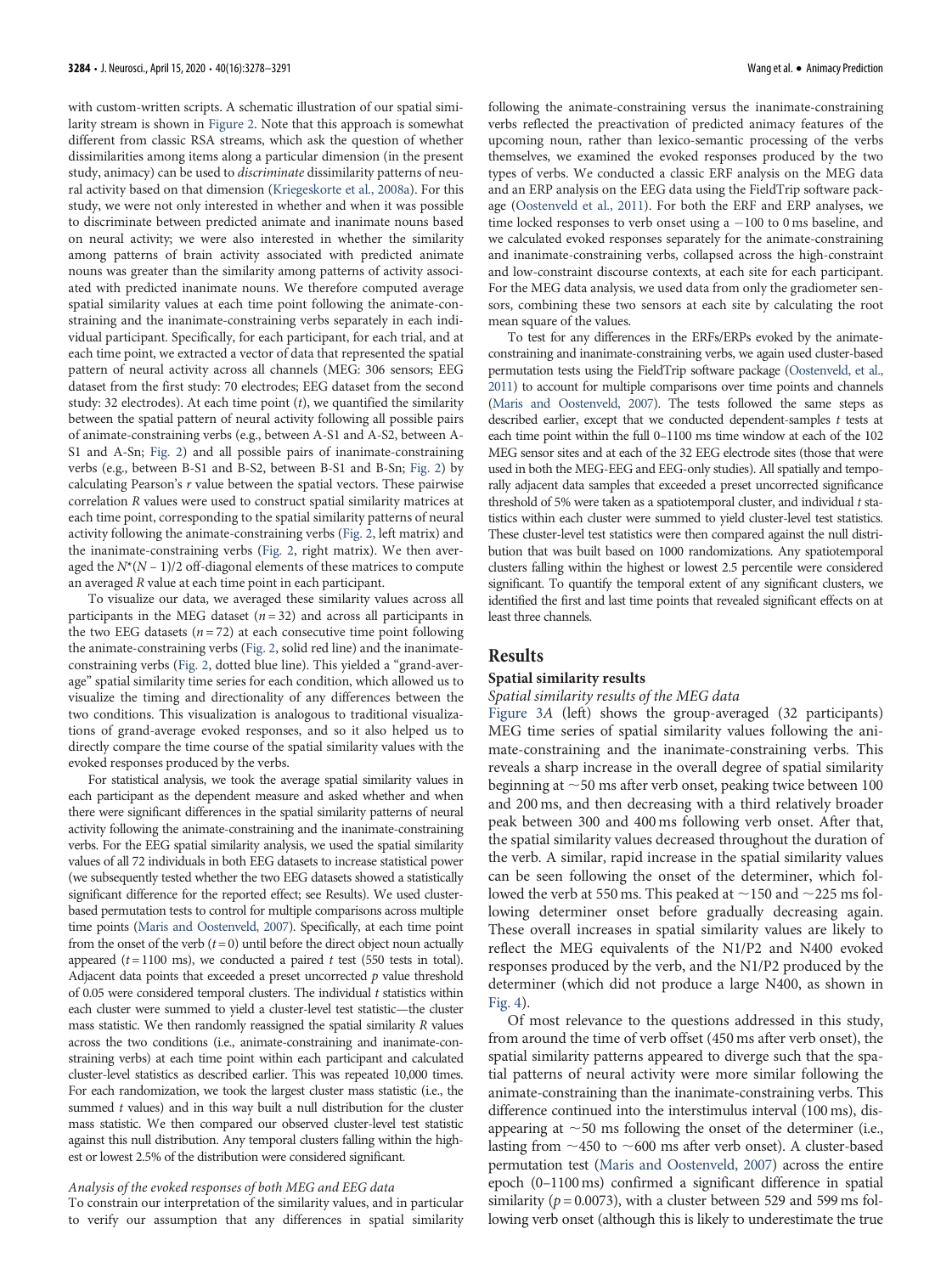## **A** MEG results: All scenarios



**B** MEG results: Two types of discourse contexts



<span id="page-7-0"></span>Figure 3. Results of the spatial similarity analysis of the MEG data (the first study, 32 participants). A, Left, Group-averaged time series of spatial similarity values following animate-constraining verbs (red solid line) and following inanimate-constraining verbs (blue dotted line), from verb onset at 0 ms to noun onset at 1100ms. The duration of the verbs (0-450 ms) and the subsequent determiners (550-1000 ms) are marked with gray bars on the x-axis. The spatial pattern of neural activity was more similar following the animate-constraining than the inanimate-constraining verbs between 529 and 599 ms following verb onset  $(p = 0.0073, 10,000$  permutations); the significant cluster is highlighted by a black line over the time series. Right, A scatter plot of the averaged R values per participant across the 500–600 ms time window following verb onset. This shows that 26 of the 32 participants had R values above the diagonal line (i.e., larger spatial similarity values following the animate-constraining than the inanimate-constraining verbs).  $B$ , Group-averaged time series of the spatial similarity values following the animate-constraining verbs (red solid line) verbs and following the inanimate-constraining verbs (blue dotted line) in the high discourse constraint scenarios that constrained strongly for a specific upcoming noun (left) and the low discourse constraint scenarios that did not constrain strongly for a specific noun (right). The spatial similarity effect was equally large following the two types of discourse constraint contexts, as indicated by the absence of an interaction between verb animacy constraint and discourse constraint (F(1,31) = 0.20,  $p = 0.66$ ,  $\eta$ 2 = 0.01) for the averaged spatial similarity values between 500 and 600 ms following verb onset.

extent of the effect; [Maris and Oostenveld, 2007](#page-13-33)). As shown in [Figure 3](#page-7-0)A (right), 26 of the 32 participants had larger spatial similarity values (averaged across the 500–600 ms time window following verb onset) following the animate-constraining compared with the inanimate-constraining verbs.

We also compared the ERFs of the two conditions to determine if the larger spatial similarities following the animateconstraining versus inanimate-constraining verbs could be explained by differences in the ERFs evoked by these verbs. As shown in [Figure 4,](#page-8-0) if anything the ERF evoked by the inanimateconstraining verbs appeared to be larger than that evoked by the animate-constraining verbs within the N400 time window, and a cluster-based permutation test over the entire epoch failed to reveal a significant ERF effect ( $p = 0.49$ ).

We then asked whether this spatial similarity effect was modulated by overall discourse constraint—that is, whether it depended on being able to predict a specific upcoming lexical item. In minimal contexts, all verbs had relatively low lexical constraints  $\left( \langle 24\%, \text{ as verified by our first close norming study} \right)$ . However, by design, and as verified by our second cloze norming study, 50% of the animate-constraining and 50% of the inanimate-constraining verbs appeared in discourse contexts that, in conjunction with the verb, constrained strongly for a specific upcoming noun (high discourse constraint; mean constraint: 68  $\pm$  15%), whereas 50% of the animate-constraining and 50% of the inanimate-constraining verbs appeared in discourse contexts that did not constrain strongly for a specific noun (low discourse constraint; mean constraint:  $22 \pm 12\%$ ). As shown in [Figure 3](#page-7-0)B, the spatial similarity effect appeared to be equally large following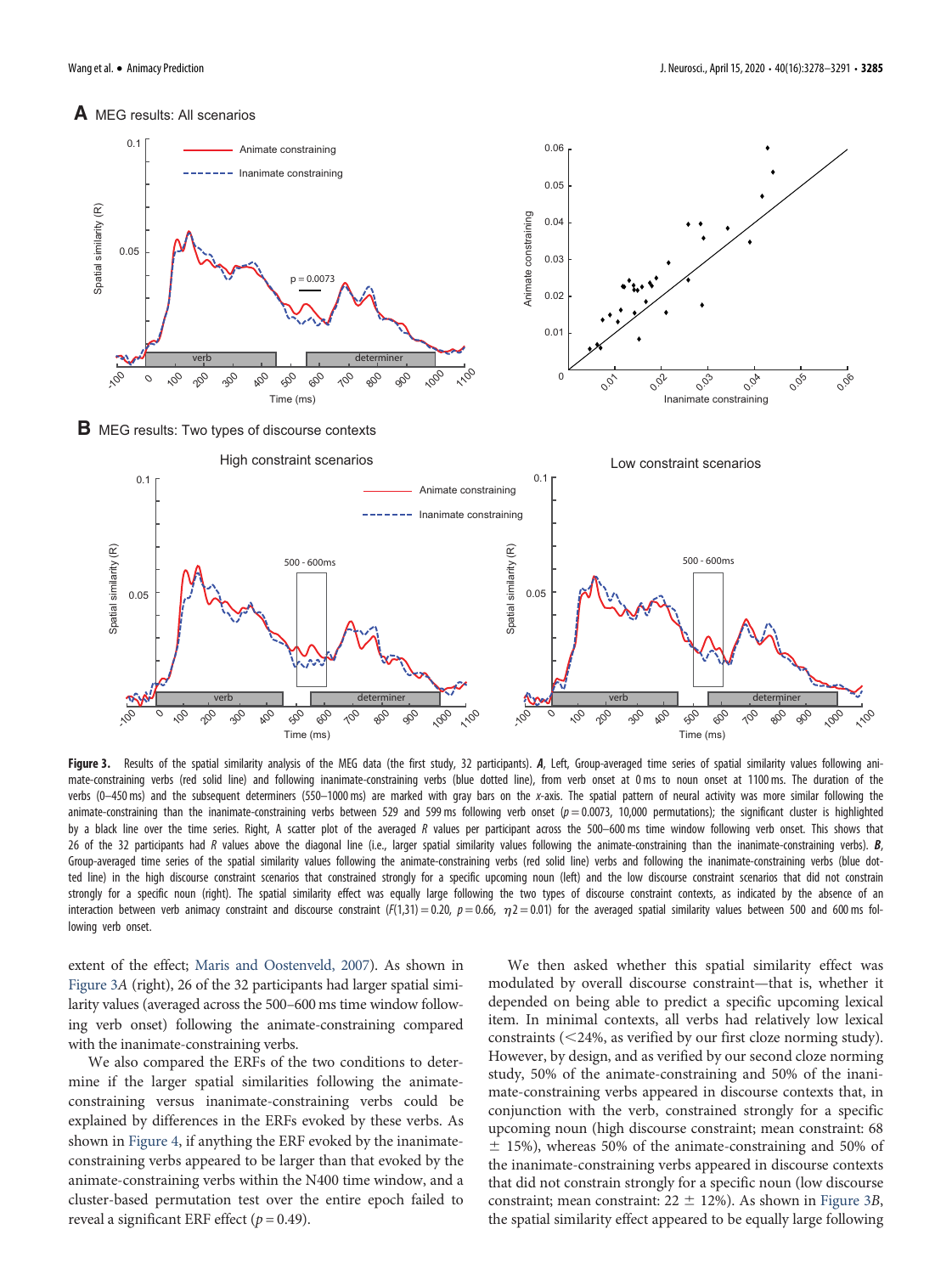

<span id="page-8-0"></span>Figure 4. Grand-average ERFs of the MEG data ( $n = 32$ ), time-locked to verb onset. A, B, ERFs following the onset of animate-constraining and inanimate-constraining verbs are shown at two representative MEG sensor sites (combined across two gradiometer sensors at each site): a left occipital sensor site (MEG1932 + 1933; A) and a left temporal site (MEG1512 + 1513;  $B$ ). Each of these sites is highlighted with a white cross on the topographic map  $(C)$ . As shown in  $A$ , following both the onset of the verb and the onset of the determiner (650–750 ms after verb onset), the left occipital sensor shows clear stimulusdriven evoked responses between the 100 and 200 ms time window (the MEG equivalent of the N1/P2 component). As shown in  $B$ , following the onset of the verb (but not the determiner), the left temporal sensor shows a strong evoked response between the 300 and 500 ms time window (the MEG equivalent of the N400 component). C, The topographic distribution of the ERF difference within the 300–500 ms time window. There was no significant ERF difference between the two conditions ( $p = 0.49$ ) based on a cluster-based permutation test over the entire time window.

the high discourse constraint ([Fig. 3](#page-7-0)B, left) and the low discourse constraint contexts [\(Fig. 3](#page-7-0)B, right). To statistically quantify this, we averaged the spatial similarity values between 500 and 600 ms relative to verb onset (when the effect was maximal) separately for each of the four conditions and used these values as the dependent measure in a repeated-measures ANOVA in which verb animacy constraint (animate-constraining, inanimate-constraining) and discourse constraint (high discourse constraint, low discourse constraint) served as within-subject factors. This analysis confirmed a main effect of verb animacy constraint  $(F_{(1,31)} =$ 12.05,  $p = 0.002$ ,  $\eta^2 = 0.28$ ) but failed to reveal either an

interaction between verb animacy constraint and discourse constraint  $(F_{(1,31)} = 0.20, p = 0.66, \eta^2 = 0.01)$  or a main effect of discourse constraint  $(F_{(1,31)} = 2.43, p = 0.13, \eta^2 = 0.07)$ .

# Spatial similarity results of the EEG data

[Figure 5](#page-9-0)A (left) presents the group-averaged EEG time series of spatial similarity values following animate-constraining and inanimate-constraining verbs (averaged across participants from both EEG datasets: 72 in total). Similar to MEG, the overall spatial similarity appeared to increase rapidly from  $\sim$  50 ms after verb onset, with two sharp peaks at  $\sim$ 100 and  $\sim$ 200 ms after verb onset, and then a relatively lower and broader peak between 300 and 400 ms following verb onset. Following the onset of the determiner, we observed a similar rapid increase, with three sharp peaks at  $\sim$  50,  $\sim$  175, and  $\sim$  200ms following determiner onset, but no obvious peak between 300 and 400 ms. Once again, these overall increases in similarity values appeared to mirror the evoked responses elicited by the verbs and the following determiners, shown at two representative electrode sites in [Figure 6.](#page-10-0)

Again, of most theoretical interest was whether the spatial similarity pattern of neural activity differed following the animate-constraining versus the inanimate constraining verbs. As shown in [Figure 5](#page-9-0) (left), similar to MEG, there did indeed appear to be a difference, with larger spatial similarity values following the animate-constraining than following the inanimate-constraining verbs from  $\sim$  400 ms after verb onset. This effect again continued into the interstimulus interval, lasting until  $\sim$ 100 ms after determiner onset. A cluster-based permutation test [\(Maris](#page-13-33) [and Oostenveld, 2007\)](#page-13-33) across the entire epoch (from 0 to 1100 ms relative to the onset of verbs) confirmed this difference, revealing two significant clusters between 420 and 512 ms ( $p = 0.024$ ) and between 530 and 636 ms ( $p = 0.0003$ ) relative to the verb onset. Two-thirds of participants showed greater spatial similarity values following the animate-constraining than the inanimate-constraining verbs within the 450–650 ms time window [\(Fig. 5](#page-9-0)A, right).

Once again, we compared the ERPs of the two conditions to determine whether the spatial similarity effect could be explained by the evoked responses to the verbs ([Fig. 6](#page-10-0)). Although there was an ERP difference between the animate-constraining and inanimate-constraining verbs ( $p = 0.002$ , with a cluster between 308 and 1066 ms), this effect had a different time course and went in the opposite direction to the spatial similarity effect: inanimateconstraining verbs evoked a larger (more negative) response than the animate-constraining verbs at frontal-central EEG channels—an effect that was likely driven by the greater concreteness of the inanimate-constraining verbs (mean: 3.33; SD: 0.72; based on [Brysbaert et al., 2014\)](#page-12-19) than the animate-constraining verbs (mean: 2.67; SD: 0.73;  $t_{(173)} = 5.98$ ,  $p < 0.001$ ; [Holcomb](#page-12-20) [et al., 1999](#page-12-20); [Barber et al., 2013\)](#page-12-21). Importantly, the similarity structure of the concreteness values (as tested on the item pairwise difference values) was matched between the two groups of verbs  $(p = 0.94)$ .

Just as for the MEG dataset, we also asked whether the spatial similarity effect was modulated by the lexical constraint of the broader discourse context. We calculated the spatial similarity time series separately for the animate-constraining and inanimate-constraining verbs in the high discourse constraint and the low discourse constraint contexts ([Fig. 5](#page-9-0)B). Then, in each condition, we averaged the spatial similarity values between 450 and 650 ms (where the spatial similarity effect was maximal) and entered the averaged values into a repeated-measures ANOVA. Again, this analysis confirmed the main effect of verb animacy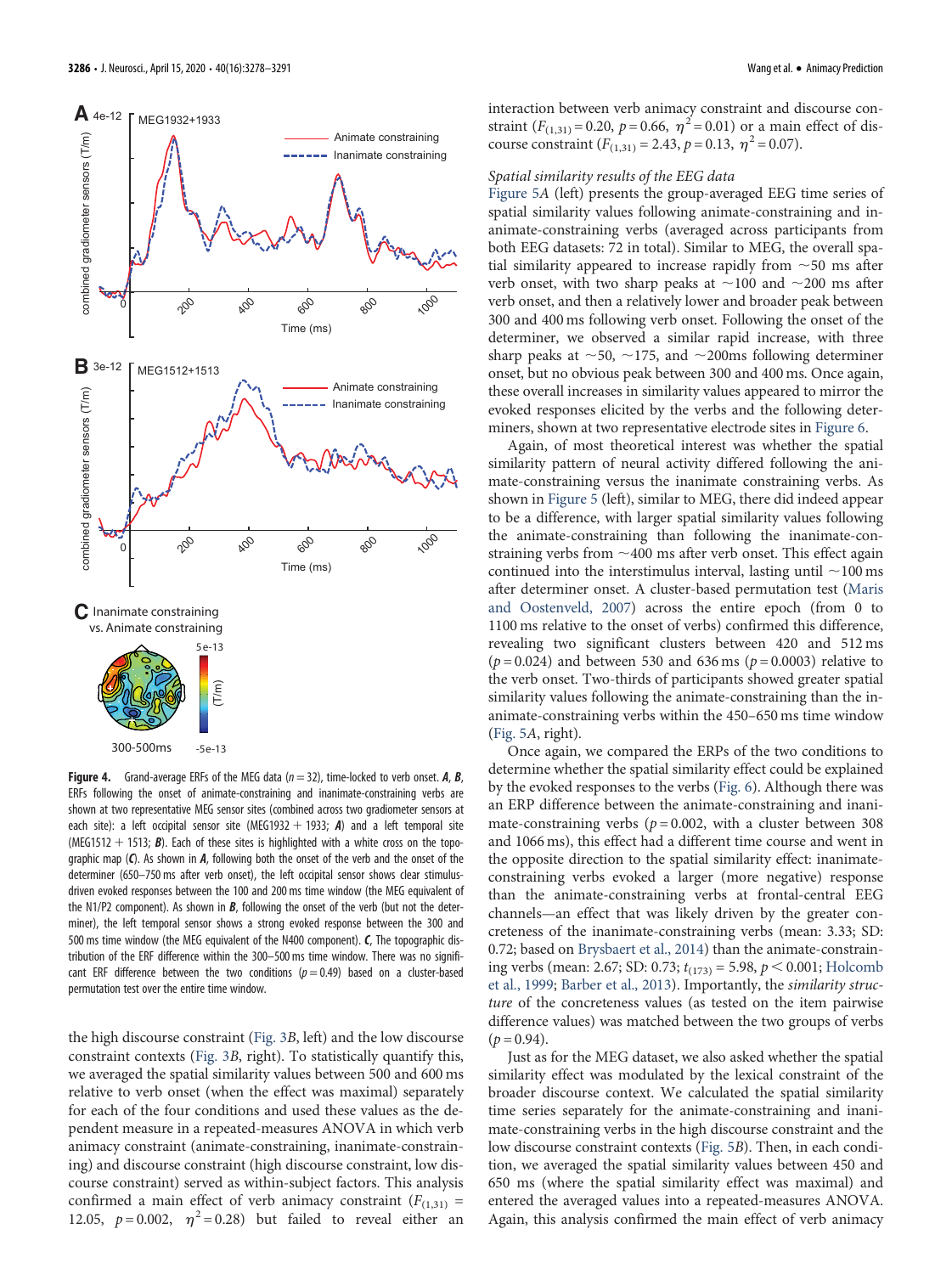# **A** EEG results: All scenarios



**B** EEG results: Two types of discourse contexts



<span id="page-9-0"></span>Figure 5. Results of the spatial similarity analysis of the EEG data (combined across the two EEG datasets, 72 participants). A, Left, Group-averaged time series of spatial similarity values following animate-constraining verbs (red solid line) and following inanimate-constraining verbs (blue dotted line), from verb onset at 0 ms to noun onset at 1100 ms. The duration of the verbs (0–450 ms) and the subsequent determiners (550–1000 ms) are marked with gray bars on the x-axis. The spatial pattern of neural activity was more similar following the animate-constraining than the inanimate-constraining verbs between 420 and 512 ms ( $p = 0.024$ ) and between 530 and 636 ms ( $p = 0.0003$ ) following verb onset (10,000 times permutations); the significant cluster is highlighted by a black line over the time series. Right, A scatter plot of the averaged R values per participant across the 450–650 ms time window following verb onset. This shows that two-thirds of participants had R values above the diagonal line (i.e., larger spatial similarity values following the animate-constraining than the inanimate-constraining verbs).  $B$ , Group-averaged time series of spatial similarity values following animate-constraining (red solid line) and inanimate constraining (blue dotted line) in the high discourse constraint scenarios that constrained strongly for a specific word (left) and the low discourse constraint scenarios that did not constrain strongly for a specific noun (right). The spatial similarity effect was equally large following the two types of discourse constraint contexts, as indicated by the absence of an interaction between verb animacy constraint and discourse constraint ( $F(1,71) = 0.42$ ,  $p = 0.52$ ,  $\eta^2$  = 0.01) for the averaged spatial similarity values between 450 and 650 ms following verb onset.

constraint ( $F_{(1,71)} = 23.65$ ,  $p < 0.001$ ,  $\eta^2 = 0.25$ ) but showed no interaction between verb animacy constraint and discourse constraint ( $F_{(1,71)} = 0.42$ ,  $p = 0.52$ ,  $\eta^2 = 0.01$ ) and no main effect of discourse constraint  $(F_{(1,71)} = 0.22, p = 0.64, \eta^2 = 0.003)$ .

We also asked whether the observed spatial similarity effect differed between the two EEG datasets by carrying out an additional ANOVA with spatial similarity values averaged between 450 and 650 ms as the dependent measure. In this analysis, dataset (dataset 1, dataset 2) was a between-subject factor, whereas verb animacy constraint (animate-constraining, inanimate-constraining) and discourse constraint (high discourse constraint, low discourse constraint) were within-subject factors. This analysis revealed a significant main effect of verb animacy constraint  $(F_{(1,70)} = 22.28, p < 0.001, \eta^2 = 0.24)$  as well as a significant interaction between dataset and verb animacy constraint  $(F_{(1,70)} =$  5.15,  $p = 0.026$ ,  $\eta^2 = 0.07$ ). Follow-up analyses in each dataset separately showed a near-significant main effect of verb animacy constraint in the first dataset ( $F_{(1,31)} = 3.58$ ,  $p = 0.068$ ,  $\eta^2 = 0.10$ ) and a more robust main effect of verb animacy in the second dataset ( $F_{(1,39)} = 22.99$ ,  $p < 0.001$ ,  $\eta^2 = 0.37$ ). No other interactions were found.

# Summary

In both the MEG and the EEG datasets, the timing of the overall spatial similarity values (regardless of condition) appeared to broadly mirror the timing of the evoked responses produced by the verb and the following determiner. This is not surprising. As stimulus-evoked activity flows across the cortex, it activates different regions at different latencies, producing a dynamically changing magnetic or electrical field that is detected by MEG or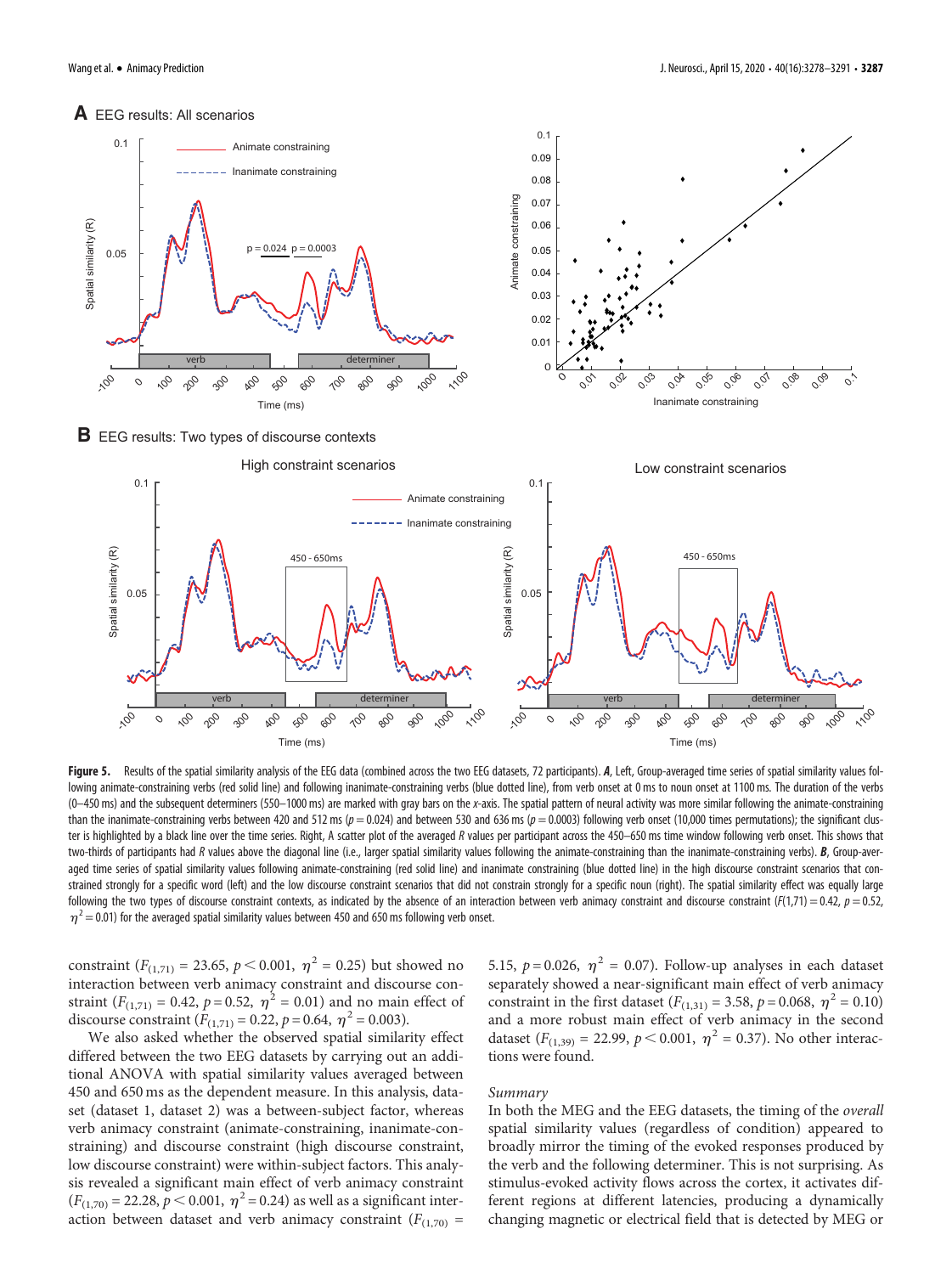

<span id="page-10-0"></span>**Figure 6.** Grand-average ERPs of the EEG data  $(n = 72)$ , time locked to verb onset. A, B, ERPs following the onset of animate-constraining and inanimate-constraining verbs are shown at two representative electrodes: a midline posterior electrode (Oz;  $A$ ) and a midline central electrode ( $Cz$ ; **B**). As shown in **A**, there were strong stimulus-evoked responses that peaked at  $\sim$  50 and  $\sim$  100 ms following the onset of both the verb and the determiner (at  $\sim$  600 and  $\sim$  650 ms following verb onset)—the C1 and P1 components that are classically evoked by visual inputs. As shown in  $B$ , there were strong evoked responses that peaked at 100 ms (the N1 component) and at 200 ms (the P2 component) following both the verb and determiner (i.e., at 650 and 750 ms relative to verb onset). Following the verb but not the determiner, the N400 component was observed, peaking at 400 ms. C, The topographic distribution of the ERP difference within the time window where a significant difference was found ( $p = 0.002$ , between 308 and 1066 ms) based on a cluster-based permutation test over the entire time window. The ERPs evoked by the inanimate-constraining verbs were larger (more negative) than that evoked by the animate-constraining verbs at frontal-central EEG electrodes. The electrodes that showed significant differences between the two conditions within the 308–1066 ms time window are indicated with black asterisks on the topographic map.

EEG channels at the scalp surface. A large stimulus-induced ERF/ERP will be observed at a given latency because, across multiple trials, stimulus-induced neural activity at this latency will be more consistent in both its phase and in the group of channels to which it projects, compared with at rest. Spatial similarity values are likely to be largest when ERF/ERP components are largest because, across trials, the same underlying stimulus-induced activity will result in a particular spatial pattern of activity (detected across all channels) that will be more similar to each other than

at rest when no evoked activity is present. For example, a large P1 component will reflect the fact that, across many light flashes, at 100 ms, activity from the occipital cortex will be consistent in its phase and in the subset of channels to which it projects maximally, and this will coincide with a large overall spatial similarity value at 100 ms because the overall spatial patterns of activity (more activity at posterior than anterior channels) produced by each flash of light will be more similar to one another than the spatial patterns observed at rest.

Of most theoretical interest was the greater similarity among spatial patterns of neural activity following the animate-constraining than following the inanimate-constraining verbs in both the MEG and EEG datasets. In both datasets, this effect was significant between 500 and 600 ms after verb onset. It cannot be explained by differences in ERFs/ERPs across conditions, and it began after the peak of N400 component evoked by the verb, and after the overall spatial similarity values had begun to decrease. These observations support our interpretation that the spatial similarity effect reflected anticipatory activity for the upcoming noun that was not directly linked to bottom-up activity evoked by the verb itself.

The strikingly convergent findings across the EEG and MEG RSA analyses are consistent with a recent study that used RSA together with both EEG and MEG to decode visual representations of living versus nonliving objects [\(Cichy and Pantazis, 2017\)](#page-12-10). MEG and EEG are sensitive to neural activity from different underlying sources (e.g., MEG is most sensitive to activity originating within sulci, whereas EEG is sensitive to activity originating in both sulci and gyri). However, both methods are able to detect postsynaptic activity produced by pyramidal cells within highly distributed cortical locations, giving rise to spatial patterns of activity on the surface of the scalp. Our findings suggest that, with both techniques, RSA was able to capture differences between our experimental conditions in the similarity among these spatial patterns. It is particularly encouraging that, just as in the study described by [Cichy and Pantazis \(2017\),](#page-12-10) we showed that EEG RSA was able to discriminate between the animate and inanimate conditions, despite the fact that the EEG signal is more smeared at the surface of the scalp than MEG ([Hämäläinen](#page-12-22) [et al., 1993](#page-12-22)), and that we used fewer channels to collect our EEG data (in the first MEG-EEG study: 70 electrodes; in the second EEG-only study: 32 electrodes) than our MEG data in the first study (306 sensors).

## Behavioral findings

We did not acquire behavioral data on the verb itself. However, in both experiments, at the end of each scenario, participants made acceptability judgments, with acceptability determined by whether the direct object noun matched or violated the animacy constraints of the verb. In the MEG-EEG study, participants made correct judgments in 84.09% of scenarios on average (SD: 7.32%), with no differences between scenarios that contained animateconstraining and inanimate-constraining verbs  $(t_{(31)} = 1.60,$  $p = 0.12$ ). In the EEG-only study, participants made correct judgments in 89.17% of scenarios on average (SD: 5.26%), again with no differences between scenarios containing animate-constraining and inanimate-constraining verbs  $(t<sub>(31)</sub> = 0.71, p = 0.48)$ .

In addition to making acceptability judgments after each scenario, participants also responded to yes/no questions that followed a subset of scenarios. In the MEG-EEG study, on average 76.56% of the 24 comprehension questions were answered correctly (SD: 16.18%), and in the EEG-only study, 84.94% of the 32 comprehension questions were answered correctly (SD: 6.75%).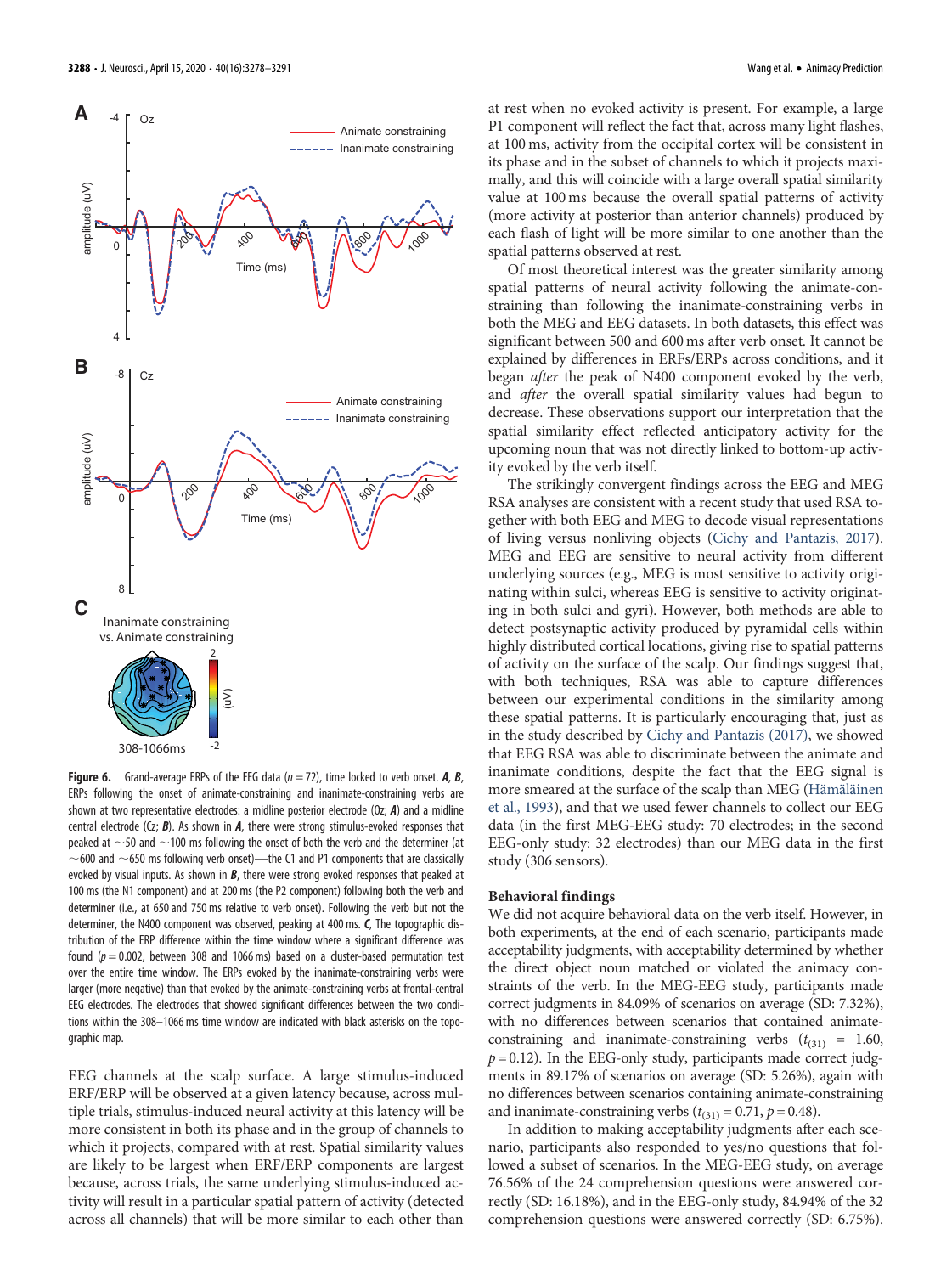These findings indicate that participants attended to the context information within the discourse scenarios, rather than only the final sentences.

# Discussion

We conducted a spatial similarity analysis on MEG and EEG data to ask whether comprehenders use the semantic constraints of verbs to predict the animacy of upcoming nouns during sentence comprehension. Our findings were robust and strikingly convergent across the MEG ( $n = 32$ ) and EEG ( $n = 72$ ) datasets. The spatial pattern of neural activity following animateconstraining verbs was significantly more similar than following inanimate-constraining verbs. This effect started to emerge at  $\sim$ 450 ms (EEG)/500 ms (MEG) following verb onset—past the peak of the evoked N400 produced by the verb. It is therefore unlikely to have reflected differences in lexico-semantic processing of the verb itself. It also cannot be explained by differences between the animate-constraining and inanimate-constraining verbs in aspects of their semantic and/or lexical similarity structures that were unrelated to their following arguments, as these were matched across conditions (see Materials and Methods).

In general, verbs that constrain for animate direct object nouns also constrain for fewer types of thematic/syntactic structures than verbs that constrain for inanimate nouns ([Kipper et](#page-12-23) [al., 2006](#page-12-23)). Therefore, in theory, the differences in spatial similarity following the animate-constraining versus inanimate-constraining verbs could have reflected differences in the syntactic similarity structure of the predicted upcoming inputs. In this study, however, all the verbs had a transitive bias, and they all appeared in the same subject–verb–noun syntactic structure. We therefore think that, just as in the second cloze norming study, comprehenders predicted direct object nouns in all sentences, and that the spatial similarity effect was driven by differences in the semantic similarity structure of the predicted animate and inanimate upcoming nouns.

There has been much debate about how we are able to make categorical distinctions based on animacy. One set of proposals assumes that animate and inanimate concepts are encoded within distinct neural systems that are separated based on either categorical domain (animacy; [Caramazza and Shelton, 1998](#page-12-0)) or modality (perceptual features for animate concepts and functional properties for inanimate concepts; [Warrington and](#page-13-34) [Shallice, 1984\)](#page-13-34). These accounts are supported by functional neuroimaging and EEG studies reporting spatially distinct patterns of neural activity in response to animate versus inanimate stimuli [\(Martin et al., 1996;](#page-13-35) [Sitnikova et al., 2006](#page-13-36)). However, the neuroanatomical location of this activity tends to be quite inconsistent across studies [\(Tyler and Moss, 2001\)](#page-13-14). Moreover, these types of "localization" accounts cannot explain how animacy-based categorization deficits arise in patients with nonfocal neuropathologies, such as Alzheimer's disease ([Gonnerman et al., 1997](#page-12-24)).

An alternative explanation is that, instead of reflecting distinct localizable stores of knowledge, the animate–inanimate distinction emerges implicitly from differences in the degree of similarity among the sets of distributed semantic features/attributes that characterize animate and inanimate concepts, which are represented across widespread regions of the cortex [\(Devlin et al.,](#page-12-7) [1998;](#page-12-7) [Taylor et al., 2011](#page-13-37)). Highly distributed patterns of cortical activity give rise to distinct spatial patterns of electrical and magnetic activity detected by EEG/MEG channels at the surface of the scalp. The greater intercorrelation among the semantic properties that characterize animate concepts than inanimate

concepts will therefore be reflected by a greater intercorrelation among the spatial patterns of EEG/MEG activity associated with their processing. These differences can be detected using RSA [\(Cichy et al., 2014;](#page-12-9) [Stokes et al., 2015](#page-13-16)), and it is precisely this sensitivity to spatial similarity structure that, in previous studies, allowed animacy to be decoded from spatial patterns of EEG/ MEG activity produced by bottom-up linguistic ([Sudre et al.,](#page-13-38) [2012\)](#page-13-38) and nonlinguistic [\(Carlson et al., 2013;](#page-12-25) [Cichy et al., 2014;](#page-12-9) [Cichy and Pantazis, 2017](#page-12-10); [Khaligh-Razavi et al., 2018](#page-12-26)) inputs. Here, we show for the first time that RSA can be used in combination with EEG/MEG to detect distinct spatial similarity patterns during language comprehension before new bottom-up inputs become available, reflecting the preactivation of animacylinked semantic features.

# The prediction of upcoming animacy features was not dependent on the prediction of a specific word

Although in previous work we combined MEG and RSA to show anticipatory neural activity associated with the prediction of specific upcoming individual words ([Wang et al., 2018](#page-13-2)), the present findings provide neural evidence for the preactivation of semantic features that characterize whole sets of words. We further showed that predicting these broad sets of semantic features did not depend on being able to predict a single word: the spatial similarly effect was just as large following low-constraint as following high-constraint discourse contexts.

This finding has important theoretical implications. It has sometimes been argued that, because most words are not highly predictable on the basis of their prior contexts, predictive processing is unlikely to play a major role in language comprehension. Implicit in this argument is the assumption that we are only able to predict upcoming lexical items. We and others, however, have argued that comprehenders are able to predict upcoming information, with various degrees of certainty, at multiple levels and grains of representation ([Altmann and Mirkovi](#page-12-27)c, 2009; [Kuperberg and Jaeger, 2016](#page-13-0)). The present findings show that, despite not being able to predict upcoming words, the constraints of the verb provided enough information for comprehenders to predict upcoming semantic features that distinguished between upcoming animate and inanimate items [\(Szewczyk and](#page-13-9) [Schriefers, 2013](#page-13-9)). More generally, by showing that the combination of RSA with EEG/MEG can detect preactivated semantic representations in the absence of new bottom-up inputs, our findings suggest that this combination can be used to examine whether we predict finer-grained semantic categories during language comprehension. For example, following the contexts "Her favorite vegetable is ..." and "The carpenter is making a ...", it will be interesting to determine whether we preactivate distinct patterns of neural activity that correspond to the predicted  $<$ vegetables $>$  and  $<$ furniture $>$  categories, respectively—categories that are known to have distinct semantic similarity structures [\(Cree and McRae, 2003](#page-12-28)), which can be decoded from brain activity [\(Kriegeskorte et al., 2008b](#page-13-15)).

# The time course of the prediction effect

As noted earlier, the spatial similarity effect began past the stage at which comprehenders are likely to have accessed other lexicosemantic features of the verb and well before the argument actually appeared. We suggest that this was the first time point at which comprehenders were able to infer the full high-level event structure (e.g.,  $\leq$ agent cautioned animate noun $\geq$ ), and that they used this structure to generate top-down predictions of the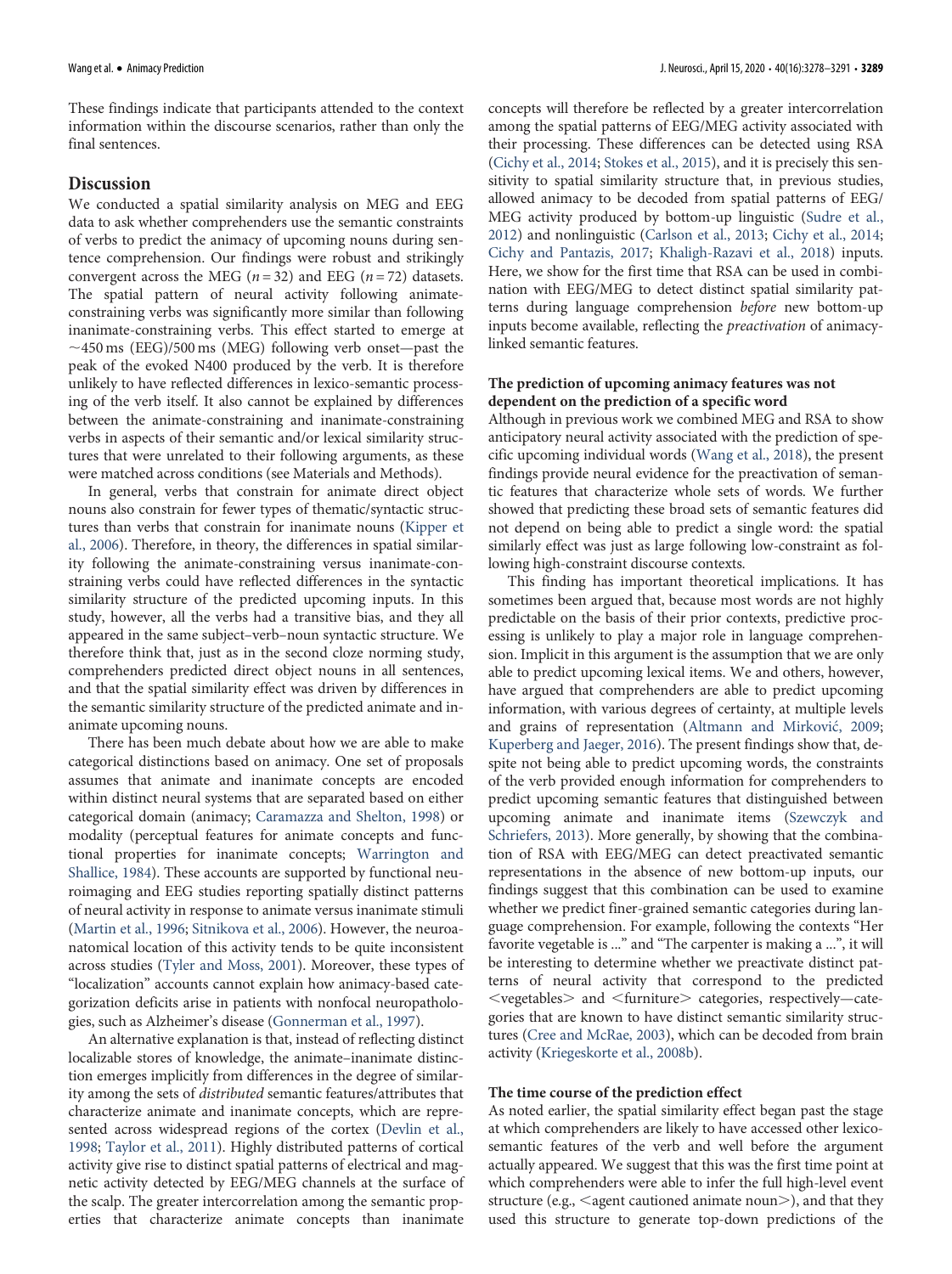semantic features linked to the animacy of upcoming arguments [\(Kuperberg and Jaeger, 2016;](#page-13-0) [Kuperberg et al., 2020\)](#page-13-21).

Despite its early onset, the spatial similarity effect lasted for only  $\sim$ 150 ms (MEG)/200 ms (EEG). This is consistent with a recent MEG-RSA study in which we used a different paradigm in a different language (Chinese) to capture the prediction of specific individual words ([Wang et al., 2018\)](#page-13-2). These types of short-lived prediction effects might seem surprising if one assumes that preactivated mental representations are necessarily accompanied by sustained detectable neural activity. However, evidence from intracranial recordings of local neural activity [\(Mongillo et al., 2008](#page-13-39); [Stokes et al., 2013](#page-13-40); [Lundqvist et al., 2016,](#page-13-41) [2018b;](#page-13-42) [Bastos et al., 2018\)](#page-12-29) and from noninvasive EEG and fMRI recordings of global brain activity [\(Sprague et al., 2016;](#page-13-43) [Wolff et](#page-13-44) [al., 2017\)](#page-13-44) suggests that, instead of being persistent, neural activity over delays can be relatively sparse, especially when other information is concurrently activated from long-term memory (Kamiń[ski et al., 2017\)](#page-12-30). During these delays, anticipated information remains accessible, but it can only be detected when perturbed or "pinged" [e.g., by a targeted pulse of transcranial magnetic stimulation ([Rose et al., 2016\)](#page-13-45) or by new bottom-up input [\(Wolff et al., 2017\)](#page-13-44)]. This has led to the hypothesis that anticipated information is held in an "activity silent" state [\(Stokes et al., 2015](#page-13-16); [Lundqvist et al., 2018a](#page-13-46)), becoming available only when it is task relevant [\(Sprague et al., 2016;](#page-13-43) [Lundqvist et](#page-13-42) [al., 2018b](#page-13-42)).

Extrapolating to the present findings, we speculate that, despite the absence of a spatial similarity effect immediately preceding the noun, the predicted animacy-linked semantic features were nonetheless available to facilitate semantic processing of the incoming noun when it appeared. And indeed, as in many previous studies ([Paczynski and Kuperberg, 2011,](#page-13-6) [2012;](#page-13-7) [Szewczyk and](#page-13-8) [Schriefers, 2011](#page-13-8); [Kuperberg et al., 2020](#page-13-21)), the evoked N400 response on the subsequent noun was reduced when its animacy features matched (vs mismatched) the animacy constraints of the preceding verb. Moreover, a spatial similarity analysis on the subsequent noun confirmed that the spatial pattern of neural activity was more similar to plausible animate than inanimate nouns (Wang and Kuperberg, unpublished observations).

In sum, we provide direct neural evidence for the prediction of animacy-linked semantic features during the comprehension of short discourse scenarios. These findings pave the way toward combining RSA with EEG/MEG to yield insights into the nature and specificity of prediction, and its neural instantiation, during language comprehension.

## References

- <span id="page-12-3"></span>Altmann GT, Kamide Y (1999) Incremental interpretation at verbs: restricting the domain of subsequent reference. Cognition 73:247–264.
- <span id="page-12-27"></span>Altmann GT, Mirkovic J (2009) Incrementality and prediction in human sentence processing. Cogn Sci 33:583–609.
- <span id="page-12-12"></span>Balota DA, Yap MJ, Hutchison KA, Cortese MJ, Kessler B, Loftis B, Neely JH, Nelson DL, Simpson GB, Treiman R (2007) The English lexicon project. Behav Res Methods 39:445–459.
- <span id="page-12-21"></span>Barber HA, Otten LJ, Kousta S-T, Vigliocco G (2013) Concreteness in word processing: ERP and behavioral effects in a lexical decision task. Brain Lang 125:47–53.
- <span id="page-12-29"></span>Bastos AM, Loonis R, Kornblith S, Lundqvist M, Miller EK (2018) Laminar recordings in frontal cortex suggest distinct layers for maintenance and control of working memory. Proc Natl Acad Sci USA 115:1117–1122.
- <span id="page-12-17"></span>Bell AJ, Sejnowski TJ (1997) The "independent components" of natural scenes are edge filters. Vision Res 37:3327–3338.
- <span id="page-12-14"></span>Brysbaert M, New B (2009) Moving beyond Kučera and Francis: a critical evaluation of current word frequency norms and the introduction of a

new and improved word frequency measure for American English. Behav Res Methods 41:977–990.

- <span id="page-12-19"></span>Brysbaert M, Warriner AB, Kuperman V (2014) Concreteness ratings for 40 thousand generally known English word lemmas. Behav Res Methods 46:904–911.
- <span id="page-12-0"></span>Caramazza A, Shelton JR (1998) Domain-specific knowledge systems in the brain: the animate-inanimate distinction. J Cogn Neurosci 10:1–34.
- <span id="page-12-25"></span>Carlson T, Tovar DA, Alink A, Kriegeskorte N (2013) Representational dynamics of object vision: the first 1000 ms. J Vis 13:1–1.
- <span id="page-12-10"></span>Cichy RM, Pantazis D (2017) Multivariate pattern analysis of MEG and EEG: a comparison of representational structure in time and space. NeuroImage 158:441–454.
- <span id="page-12-9"></span>Cichy RM, Pantazis D, Oliva A (2014) Resolving human object recognition in space and time. Nat Neurosci 17:455–462.
- <span id="page-12-28"></span>Cree GS, McRae K (2003) Analyzing the factors underlying the structure and computation of the meaning of chipmunk, cherry, chisel, cheese, and cello (and many other such concrete nouns). J Exp Psychol Gen 132:163–201.
- <span id="page-12-1"></span>Dahl Ö (2008) Animacy and egophoricity: grammar, ontology and phylogeny. Lingua 118:141–150.
- <span id="page-12-7"></span>Devlin JT, Gonnerman LM, Andersen ES, Seidenberg MS (1998) Categoryspecific semantic deficits in focal and widespread brain damage: a computational account. J Cogn Neurosci 10:77–94.
- <span id="page-12-11"></span>Federmeier KD, Wlotko EW, De Ochoa-Dewald E, Kutas M (2007) Multiple effects of sentential constraint on word processing. Brain Res 1146:75–84.
- <span id="page-12-13"></span>Fellbaum C (1990) English Verbs as a Semantic Net. Int J Lexicography 3:278–301.
- <span id="page-12-5"></span>Garrard P, Ralph MA, Hodges JR, Patterson K (2001) Prototypicality, distinctiveness, and intercorrelation: analyses of the semantic attributes of living and nonliving concepts. Cogn Neuropsychol 18:125–174.
- <span id="page-12-24"></span>Gonnerman LM, Andersen ES, Devlin JT, Kempler D, Seidenberg MS (1997) Double dissociation of semantic categories in Alzheimer's disease. Brain Lang 57:254–279.
- <span id="page-12-15"></span>Gramfort A, Luessi M, Larson E, Engemann D, Strohmeier D, Brodbeck C, Goj R, Jas M, Brooks T, Parkkonen L, Hämäläinen M (2013) MEG and EEG data analysis with MNE-Python. Frontiers in Neuroscience 7:267.
- <span id="page-12-16"></span>Gramfort A, Luessi M, Larson E, Engemann DA, Strohmeier D, Brodbeck C, Parkkonen L, Hämäläinen MS (2014) MNE software for processing MEG and EEG data. NeuroImage 86:446–460.
- <span id="page-12-22"></span>Hämäläinen M, Hari R, Ilmoniemi RJ, Knuutila J, Lounasmaa OV (1993) Magnetoencephalography—theory, instrumentation, and applications to noninvasive studies of the working human brain. Rev Mod Phys 65:413– 497.
- <span id="page-12-20"></span>Holcomb PJ, Kounios J, Anderson JE, West WC (1999) Dual-coding, context-availability, and concreteness effects in sentence comprehension: an electrophysiological investigation. J Exp Psychol Learn Mem Cogn 25:721–742.
- <span id="page-12-6"></span>Huth AG, De Heer WA, Griffiths TL, Theunissen FE, Gallant JL (2016) Natural speech reveals the semantic maps that tile human cerebral cortex. Nature 532:453–458.
- <span id="page-12-2"></span>Jackendoff R (1993) On the role of conceptual structure in argument selection: a reply to Emonds. Nat Lang Linguist Theory 11:279–312.
- <span id="page-12-18"></span>Jung T-P, Makeig S, Westerfield M, Townsend J, Courchesne E, Sejnowski TJ (2000) Removal of eye activity artifacts from visual event-related potentials in normal and clinical subjects. Clin Neurophysiol 111:1745–1758.
- <span id="page-12-30"></span>Kamiński J, Sullivan S, Chung JM, Ross IB, Mamelak AN, Rutishauser U (2017) Persistently active neurons in human medial frontal and medial temporal lobe support working memory. Nat Neurosci 20:590–601.
- <span id="page-12-4"></span>Kemp C, Tenenbaum JB (2008) The discovery of structural form. Proc Natl Acad Sci USA 105:10687–10692.
- <span id="page-12-26"></span>Khaligh-Razavi S-M, Cichy RM, Pantazis D, Oliva A (2018) Tracking the spatiotemporal neural dynamics of real-world object size and animacy in the human brain. J Cogn Neurosci 30:1559–1576.
- <span id="page-12-23"></span>Kipper K, Korhonen A, Ryant N, Palmer M (2006) Extending VerbNet with novel verb classes. In Proceeding of the 5th International Conference on Language Resources and Evaluation (LREC-06), pp 1027–1032. Genoa, Italy: ELRA.
- <span id="page-12-8"></span>Kriegeskorte N, Mur M, Bandettini P (2008a) Representational similarity analysis: connecting the branches of systems neuroscience. Front Syst Neurosci 2:4.